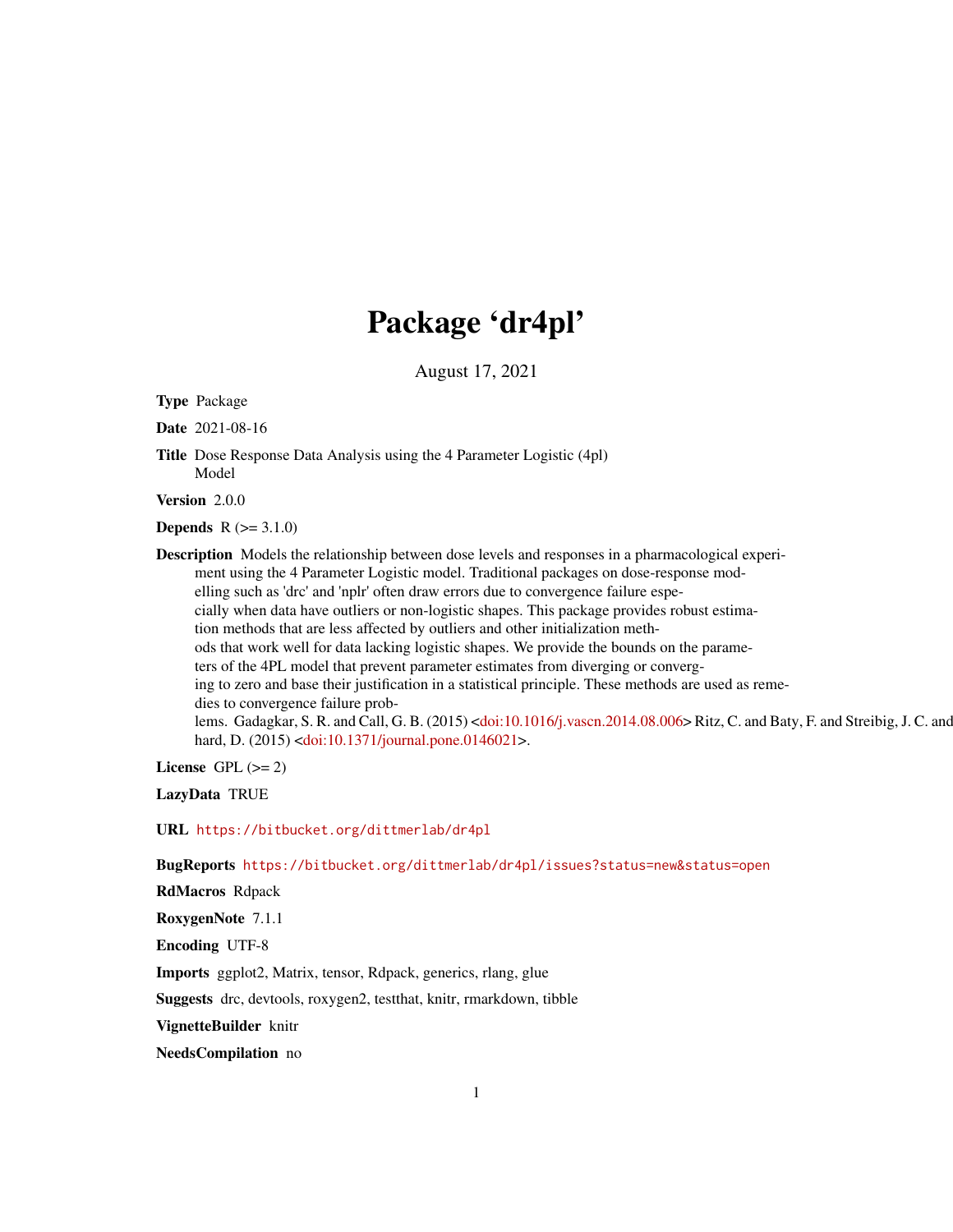Author Justin T. Landis [aut, cre], Alice Peng [ctb], Hyowon An [aut], Aubrey G. Bailey [aut], Dirk P. Dittmer [aut], James S. Marron [aut]

Maintainer Justin T. Landis <jtlandis314@gmail.com>

Repository CRAN

Date/Publication 2021-08-17 16:10:18 UTC

# R topics documented:

|                 |  |  |  |  |  |  |  |  |  |  |  |  |  |  |  |  |  | 3              |
|-----------------|--|--|--|--|--|--|--|--|--|--|--|--|--|--|--|--|--|----------------|
|                 |  |  |  |  |  |  |  |  |  |  |  |  |  |  |  |  |  | $\overline{3}$ |
|                 |  |  |  |  |  |  |  |  |  |  |  |  |  |  |  |  |  | $\overline{4}$ |
|                 |  |  |  |  |  |  |  |  |  |  |  |  |  |  |  |  |  | 5              |
|                 |  |  |  |  |  |  |  |  |  |  |  |  |  |  |  |  |  | 9              |
|                 |  |  |  |  |  |  |  |  |  |  |  |  |  |  |  |  |  | 9              |
|                 |  |  |  |  |  |  |  |  |  |  |  |  |  |  |  |  |  | 11             |
|                 |  |  |  |  |  |  |  |  |  |  |  |  |  |  |  |  |  | 12             |
|                 |  |  |  |  |  |  |  |  |  |  |  |  |  |  |  |  |  | 12             |
|                 |  |  |  |  |  |  |  |  |  |  |  |  |  |  |  |  |  | 13             |
|                 |  |  |  |  |  |  |  |  |  |  |  |  |  |  |  |  |  | 13             |
|                 |  |  |  |  |  |  |  |  |  |  |  |  |  |  |  |  |  | 13             |
|                 |  |  |  |  |  |  |  |  |  |  |  |  |  |  |  |  |  | 14             |
|                 |  |  |  |  |  |  |  |  |  |  |  |  |  |  |  |  |  | 15             |
|                 |  |  |  |  |  |  |  |  |  |  |  |  |  |  |  |  |  | 16             |
|                 |  |  |  |  |  |  |  |  |  |  |  |  |  |  |  |  |  | 17             |
|                 |  |  |  |  |  |  |  |  |  |  |  |  |  |  |  |  |  | 18             |
|                 |  |  |  |  |  |  |  |  |  |  |  |  |  |  |  |  |  | 18             |
|                 |  |  |  |  |  |  |  |  |  |  |  |  |  |  |  |  |  | - 19           |
|                 |  |  |  |  |  |  |  |  |  |  |  |  |  |  |  |  |  | 20             |
|                 |  |  |  |  |  |  |  |  |  |  |  |  |  |  |  |  |  | 22             |
|                 |  |  |  |  |  |  |  |  |  |  |  |  |  |  |  |  |  | 22             |
| residuals.dr4pl |  |  |  |  |  |  |  |  |  |  |  |  |  |  |  |  |  | 23             |
|                 |  |  |  |  |  |  |  |  |  |  |  |  |  |  |  |  |  | 24             |
|                 |  |  |  |  |  |  |  |  |  |  |  |  |  |  |  |  |  | 24             |
|                 |  |  |  |  |  |  |  |  |  |  |  |  |  |  |  |  |  | 24             |
|                 |  |  |  |  |  |  |  |  |  |  |  |  |  |  |  |  |  | 25             |
|                 |  |  |  |  |  |  |  |  |  |  |  |  |  |  |  |  |  | 25             |
|                 |  |  |  |  |  |  |  |  |  |  |  |  |  |  |  |  |  | 25             |
| sample_data_3   |  |  |  |  |  |  |  |  |  |  |  |  |  |  |  |  |  | 26             |
| sample_data_4   |  |  |  |  |  |  |  |  |  |  |  |  |  |  |  |  |  | 26             |
| sample_data_5   |  |  |  |  |  |  |  |  |  |  |  |  |  |  |  |  |  | 26             |
| sample_data_6   |  |  |  |  |  |  |  |  |  |  |  |  |  |  |  |  |  | 27             |
| sample_data_7   |  |  |  |  |  |  |  |  |  |  |  |  |  |  |  |  |  |                |
| sample data 8   |  |  |  |  |  |  |  |  |  |  |  |  |  |  |  |  |  | 27             |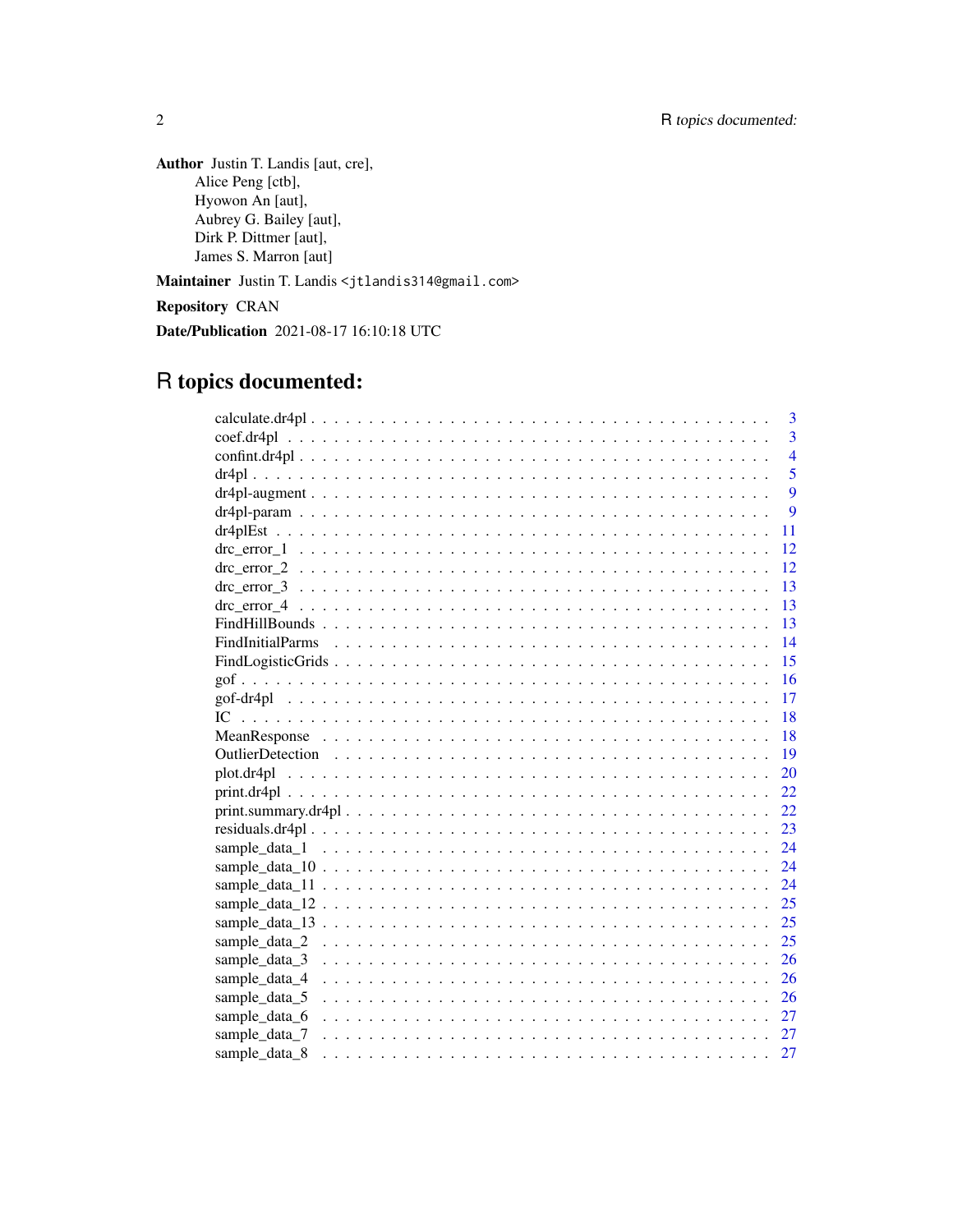# <span id="page-2-0"></span>calculate.dr4pl 3

| Index |  |  |  |  |  |  |  |  |  |  |  |  |  |  |  |  |  |  |  |
|-------|--|--|--|--|--|--|--|--|--|--|--|--|--|--|--|--|--|--|--|
|       |  |  |  |  |  |  |  |  |  |  |  |  |  |  |  |  |  |  |  |
|       |  |  |  |  |  |  |  |  |  |  |  |  |  |  |  |  |  |  |  |

calculate.dr4pl *dr4pl-calculate*

# Description

calculate various useful statistics.

# Usage

## S3 method for class 'dr4pl'  $calculate(x, parm = NULL, level = 0.95, ...)$ 

# Arguments

| $\mathsf{X}$ | an object of class 'dr4pl'                                      |
|--------------|-----------------------------------------------------------------|
| parm         | parameters of the dr4pl object. Usually made with [dr4pl_theta] |
| level        | confidence level to calculate. Defaults to 0.95                 |
| .            | extra arguments to be passed to [vcov.dr4pl]                    |
|              |                                                                 |

coef.dr4pl *Obtain coefficients of a 4PL model*

# Description

This function obtains the coefficients of a 4PL model. Estimates of the four parameters, the upper asymptote, IC50, slope and lower asymptote, are returned.

# Usage

## S3 method for class 'dr4pl' coef(object, ...)

# Arguments

| object   | A 'dr4pl' object         |
|----------|--------------------------|
| $\cdots$ | arguments passed to coef |

# Value

A vector of parameters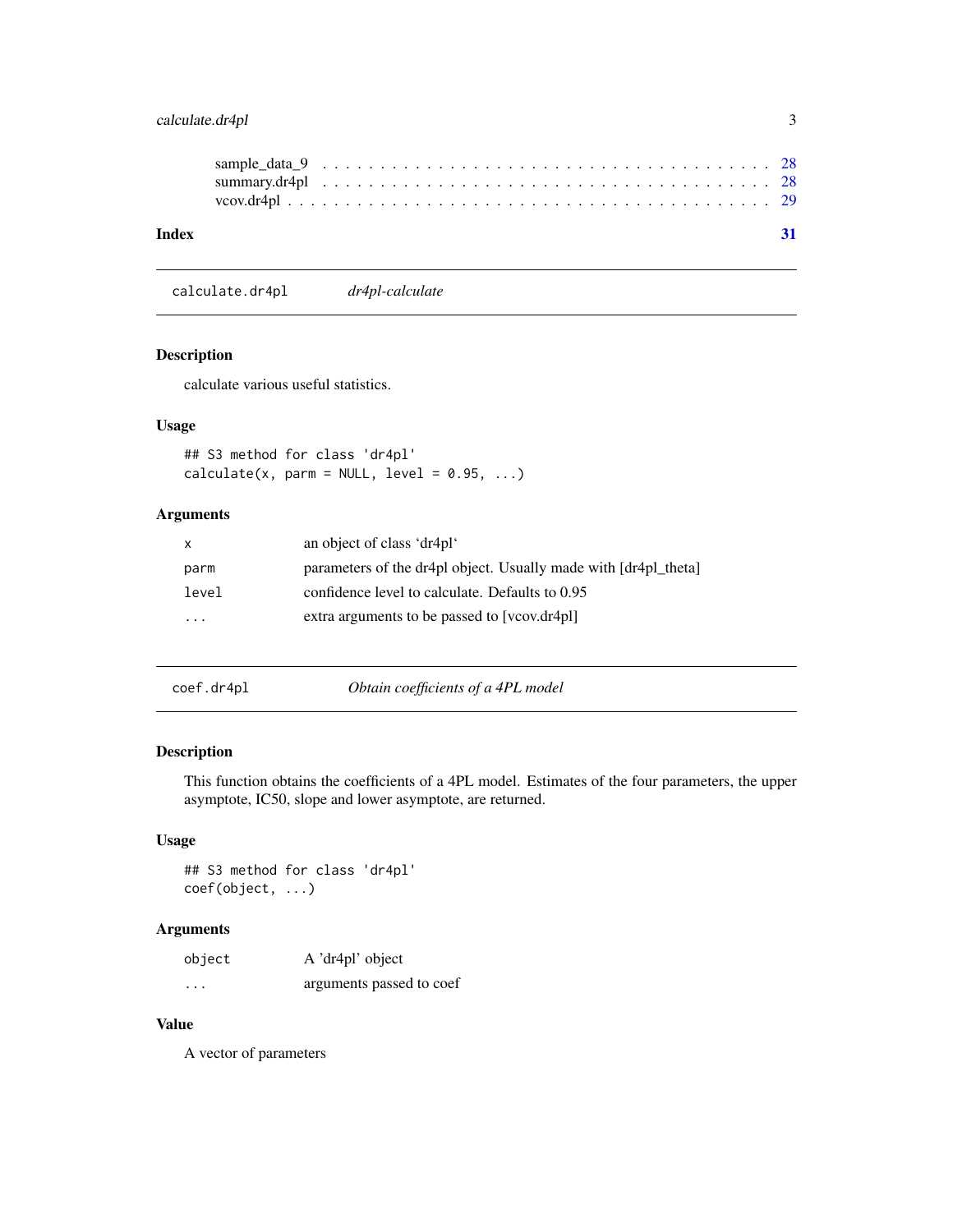#### <span id="page-3-0"></span>Examples

```
obj.dr4pl <- dr4pl(Response ~ Dose, data = sample_data_2) # Fit a 4PL model to data
coef(obj.dr4pl) # Print parameter estimates
obj.dr4pl <- dr4pl(Response ~ Dose, data = sample_data_3) # Fit a 4PL model to data
coef(obj.dr4pl) # Print parameter estimates
```
<span id="page-3-1"></span>confint.dr4pl *Fit a 4 parameter logistic (4PL) model to dose-response data.*

# **Description**

Compute the approximate confidence intervals of the parameters of a 4PL model based on the asymptotic normality of least squares estimators.

#### Usage

## S3 method for class 'dr4pl'  $confint(object, parm = NULL, level = 0.95, ...)$ 

## Arguments

| object   | An object of the dr4pl class                                    |
|----------|-----------------------------------------------------------------|
| parm     | parameters of the dr4pl object. Usually made with [dr4pl theta] |
| level    | Confidence level                                                |
| $\cdots$ | Other parameters to be passed to vcov                           |

# Details

This function computes the approximate confidence intervals of the true parameters of a 4PL model based on the asymptotic normality of the least squares estimators in nonlinear regression. The Hessian matrix is used to obtain the second order approximation to the sum-of-squares loss function. Please refer to Subsection 5.2.2 of Seber and Wild (1989).

#### Value

A matrix of the confidence intervals in which each row represents a parameter and each column represents the lower and upper bounds of the confidence intervals of the corresponding parameters.

#### References

Seber GAF, Wild CJ (1989). *Nonlinear regression*, Wiley Series in Probability and Mathematical Statistics: Probability and Mathematical Statistics. John Wiley \& Sons, Inc., New York. ISBN 0-471-61760-1, doi: [10.1002/0471725315,](https://doi.org/10.1002/0471725315) [http://dx.doi.org.libproxy.lib.unc.edu/](http://dx.doi.org.libproxy.lib.unc.edu/10.1002/0471725315) [10.1002/0471725315](http://dx.doi.org.libproxy.lib.unc.edu/10.1002/0471725315).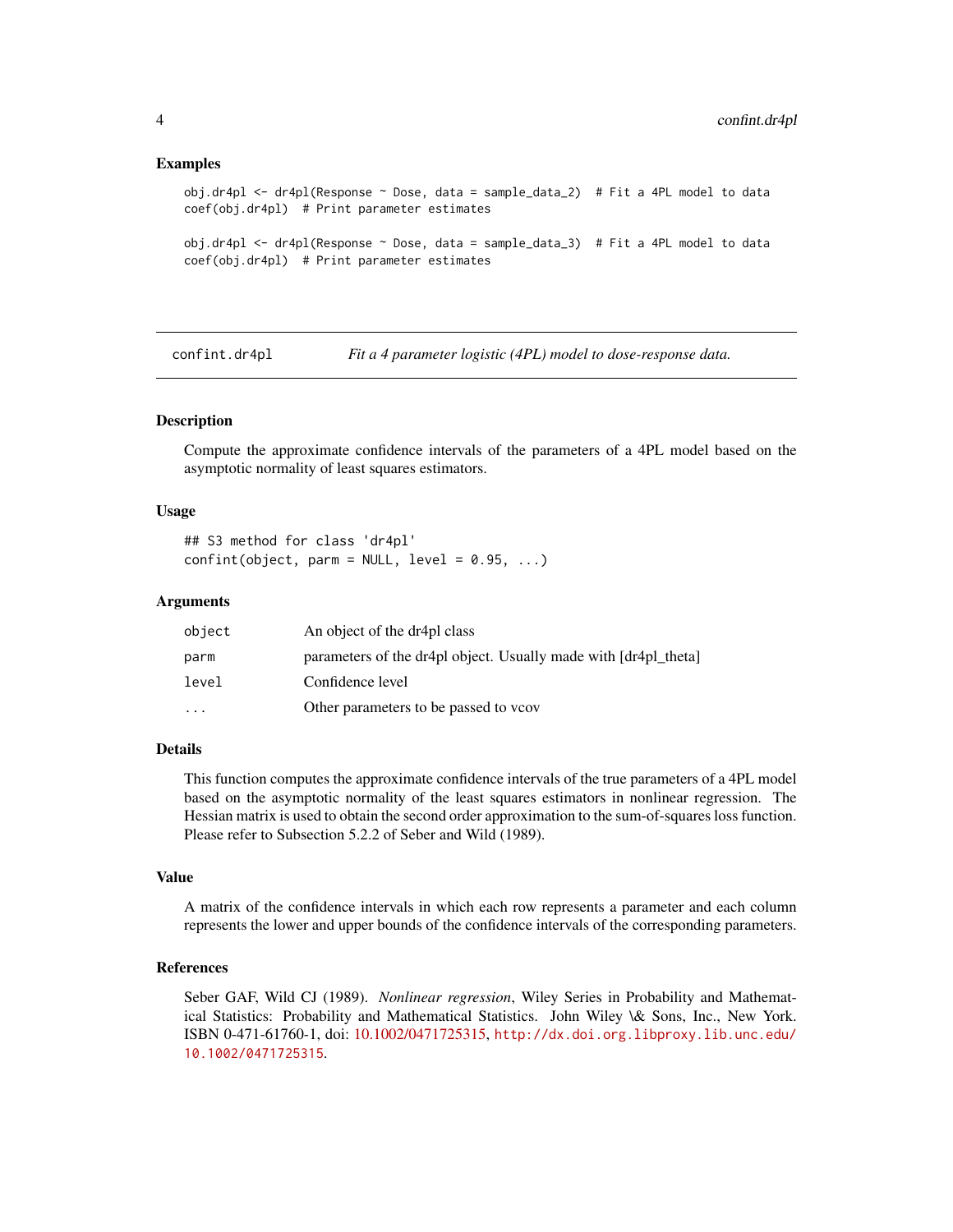#### <span id="page-4-0"></span> $d$ r $4$ pl  $5$

# Examples

```
obj.dr4pl <- dr4pl(Response ~ Dose, data = sample_data_1) # Fit a 4PL model to data
## Use the data 'sample_data_1' to obtain confidence intervals.
confint(obj.dr4pl) # 95% confidence intervals
confint(obj.dr4pl, level = 0.99) # 99% confidence intervals
theta <- FindInitialParms(x = sample_data_1$Dose, y = sample_data_1$Response)
# Use the same data 'sample_data_1' but different parameter estimates to obtain
# confidence intervals.
confint(obj.dr4pl, parm = theta)
```
<span id="page-4-2"></span>dr4pl *Fitting 4 Parameter Logistic (4PL) models to dose-response data.*

#### <span id="page-4-1"></span>**Description**

This function fits a 4PL model to dose-response data. Users can obtain fitted parameter estimates as return values. Using auxiliary functions provided by this R package, users can plot a fitted doseresponse curve and obtain confidence intervals of true parameters. In addition, the goodness-of-fit test for model adequacy of the 4PL models can be performed when replicates are available for each dose level.

#### Usage

```
dr4p1(\ldots)## S3 method for class 'formula'
dr4pl(
  formula,
  data = list(),
  init.parent = dr4pl\_theta(),
  trend = "auto",method.init = "Mead",
 method.robust = "squared",
 method.optim = "Nelder-Mead",
  use.Hessian = FALSE,
  level = 0.9999,failure.message = FALSE,
  upper1 = NULL,lower1 = NULL,...
)
## S3 method for class 'data.frame'
```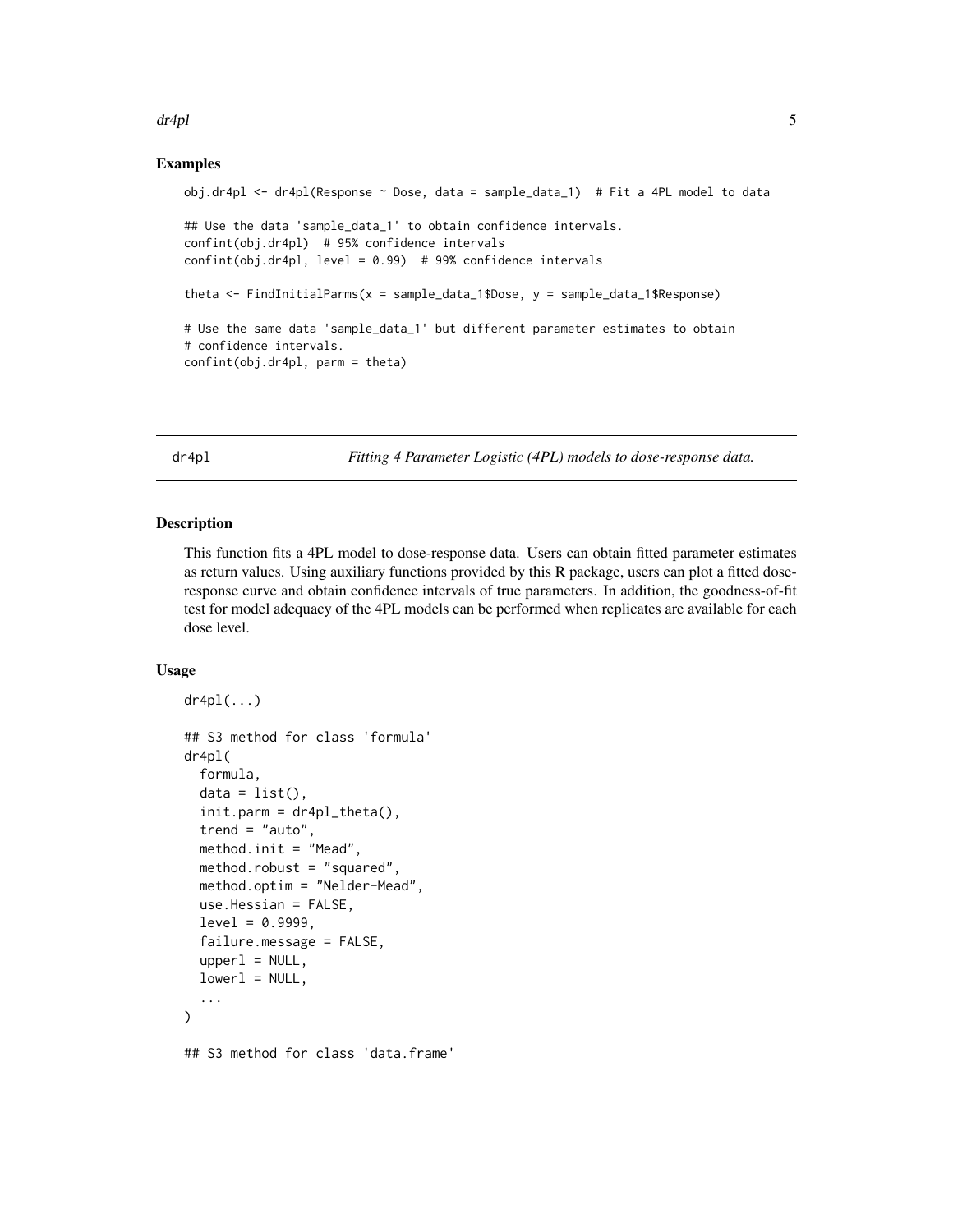```
dr4pl(
  data,
  dose,
  response,
  init.parent = dr4pl\_theta(),
  trend = "auto",method.init = "Mead",
 method.robust = "squared",
 method.optim = "Nelder-Mead",
 use.Hessian = FALSE,
  level = 0.9999,failure.message = FALSE,
  upper1 = NULL,lower1 = NULL,...
\mathcal{L}## Default S3 method:
dr4pl(
 dose,
 response,
  init.parent = dr4pl\_theta(,
  trend = "auto",method.init = "Mead",
 method.robust = "squared",
 method.optim = "Nelder-Mead",
 use.Hessian = FALSE,
  level = 0.9999,failure.message = FALSE,
  upper1 = NULL,lower1 = NULL,...
\mathcal{L}
```
# Arguments

| $\cdots$  | Further arguments to be passed to constroptim.                                                                                                                                         |
|-----------|----------------------------------------------------------------------------------------------------------------------------------------------------------------------------------------|
| formula   | Symbolic description of the model to be fit. Either of the form 'response $\sim$ dose'<br>or as a data frame with response values in first column and dose values in second<br>column. |
| data      | Data frame containing variables in the model.                                                                                                                                          |
| init.parm | Either a call to [dr4pl_theta], or a Vector of initial parameters to be optimized in<br>the model.                                                                                     |
|           | • UpperLimit: $\theta$ [1]                                                                                                                                                             |
|           | • IC50/EC50: $\theta$ [2]                                                                                                                                                              |
|           | • Slope: $\theta$ [3]                                                                                                                                                                  |
|           | • LowerLimit: $\theta$ [4]                                                                                                                                                             |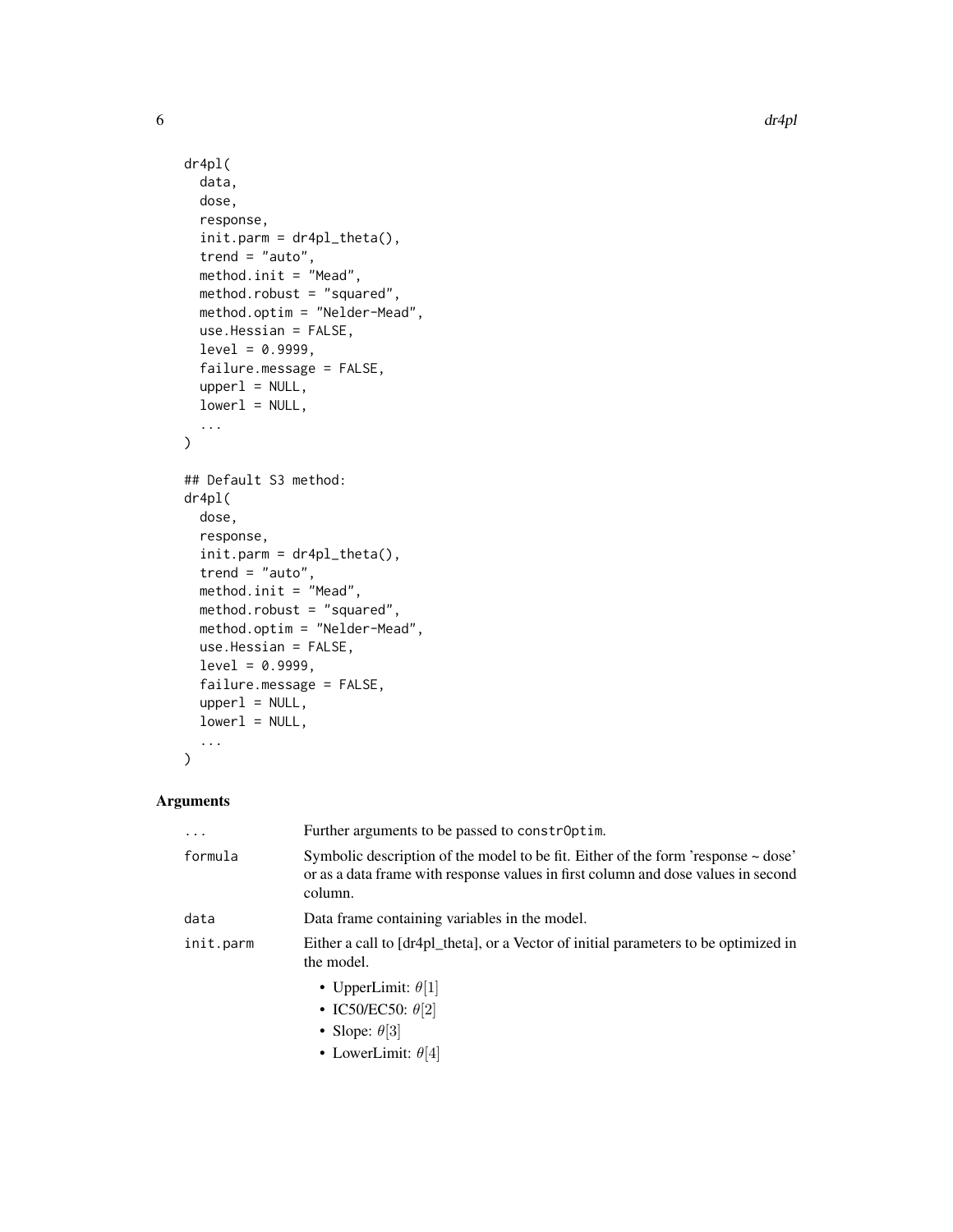<span id="page-6-0"></span>

|                 | dr4pl assumes $\theta$ [1] > $\theta$ [4]. Note that when using upperl and lowerl, the user<br>may need to set this parameter because the estimated parameters may not be<br>within the feasible region.                                                                                                                                                                                                                                                                                        |
|-----------------|-------------------------------------------------------------------------------------------------------------------------------------------------------------------------------------------------------------------------------------------------------------------------------------------------------------------------------------------------------------------------------------------------------------------------------------------------------------------------------------------------|
| trend           | Indicator of whether a dose-response curve is a decreasing $\theta[3] < 0$ or increasing<br>curve $\theta[3] > 0$ . The default is "auto" which indicates that the trend of the curve<br>is automatically determined by data. The option "decreasing" will impose a<br>restriction $\theta[3] \leq 0$ while the option "increasing" will impose a restriction<br>$\theta[3] >= 0$ in an optimization process.                                                                                   |
| method.init     | Method of obtaining initial values of the parameters. If this parameter is left<br>unassigned, a default "Mead" method will be used. Assign "logistic" to use the<br>logistic method.                                                                                                                                                                                                                                                                                                           |
| method.robust   | Parameter to select loss function for the robust estimation method to be used<br>to fit a model. The argument NULL indicates the sum of squares loss, "abso-<br>lute" indicates the absolute deviation loss, "Huber" indicates Huber's loss and<br>"Tukey" indicates Tukey's biweight loss.                                                                                                                                                                                                     |
| method.optim    | Method of optimization of the loss function specified by method. robust. This<br>function argument is directly passed to the function constrOptim which is pro-<br>vided in the <b>base</b> package of R.                                                                                                                                                                                                                                                                                       |
| use.Hessian     | Indicator of whether the Hessian matrix (TRUE) or the gradient vector is used<br>in the Hill bounds.                                                                                                                                                                                                                                                                                                                                                                                            |
| level           | Confidence level to be used in Hill bounds computation.                                                                                                                                                                                                                                                                                                                                                                                                                                         |
| failure.message |                                                                                                                                                                                                                                                                                                                                                                                                                                                                                                 |
|                 | Indicator of whether a message indicating attainment of the Hill bounds and<br>possible resolutions will be printed to the console (TRUE) or hidden (FALSE).                                                                                                                                                                                                                                                                                                                                    |
| upperl          | Either NULL or a numeric vector of length 4 that specifies the upper limit for<br>the initial parameters of $c(\theta[1], \theta[2], \theta[3], \theta[4])$ during the optimization process.<br>By default no upperl is assumed. If the user wants to constain only some param-<br>eter values, set desired numeric bound in the appropriate position and fill Inf to<br>impose no upper bounds on other values. All upperl values must be greater than<br>corresponding initalized parameters. |
| lowerl          | Either NULL or a numeric vector of length 4 that specifies the lower limit for the<br>initial parameters of $c(\theta[1], \theta[2], \theta[3], \theta[4])$ during the optimization process. By<br>default no lowerl is assumed. If the user wants to constain only some parameter<br>values, set desired numeric bound in the appropriate position and fill -Inf to<br>impose no lower bounds on other values. All lowerl values must be greater than<br>corresponding initalized parameters.  |
| dose            | Vector of dose levels                                                                                                                                                                                                                                                                                                                                                                                                                                                                           |
| response        | Vector of responses                                                                                                                                                                                                                                                                                                                                                                                                                                                                             |

# Details

This function fits a 4 parameter logistic (4PL) model to dose-response data. A formula of the model is

 $\theta[1] + (\theta[4] - \theta[1])/ (1 + (z/\theta[2])^{\theta}[3])$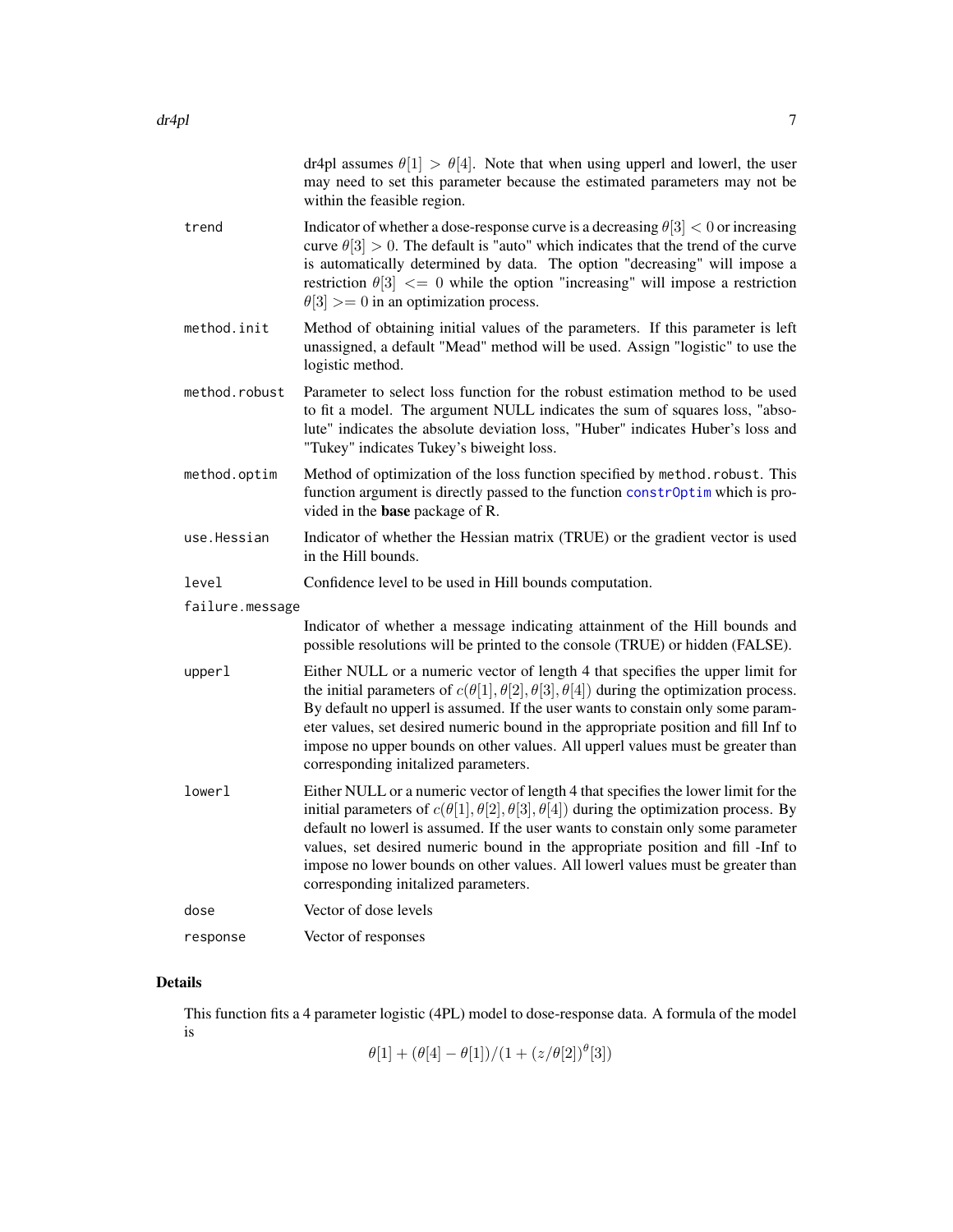<span id="page-7-0"></span>method.init specifies an initialization method to get initial parameter estimates based on data. The currently supported initialization methods are "logistic" and 'Mead'. For further details, see the vignette.

method.optim specifies an optimization method to be used in "constrOptim" function. The currently supported optimization techniques include "Nelder-Mead", "BFGS", "CG", "L-BFGS-B", "SANN" and "Brent". For further details, see the help page of [optim](#page-0-0).

method.robust chooses a robust estimation method among 4 methods. The method of estimation is usually identified by the loss function of the method. This package supports 4 types of loss functions: sum-of-squares loss, absolute deviation loss, Huber's loss and Tukey's biweight loss. Each of loss function is explained in detail in the vignette.

#### Value

A 'dr4pl' object for which "confint", "gof", "print" and "summary" methods are implemented. For details, see the help page of each method. For example, type ?confint.dr4pl to obtain the confidence intervals of parameters of the 'dr4pl' object.

#### Methods (by class)

- formula: General 4PL model fitting function for analysis of dose-response relation.
- data.frame: Method for when formula argument is missing. dose and response arguments are necessary
- default: Used in the default case, supplying a single dose and response variable

#### Author(s)

Hyowon An, <ahwbest@gmail.com>

Justin T. Landis, <jtlandis314@gmail.com>

Aubrey G. Bailey, <aubreybailey@gmail.com>

# See Also

[confint.dr4pl](#page-3-1), [gof.dr4pl](#page-16-1), [print.dr4pl](#page-21-1), [summary.dr4pl](#page-27-1)

### Examples

```
##Assign method.init = "logistic" to use logistic method of estimation.
##default method
a \leftarrow dr4pl(dose = sample_data_1$Dose,
           response = sample_data_1$Response,
           method.init = "logistic")
plot(a)
##Use default or Assign method.init = "Mead" to use Mead's method of estimation.
```

```
# Use method.robust to select desired loss function
```
# formula method

```
b <- dr4pl(formula = Response~Dose,
           data = sample_data_4,
```

```
method.init = "Mead",
```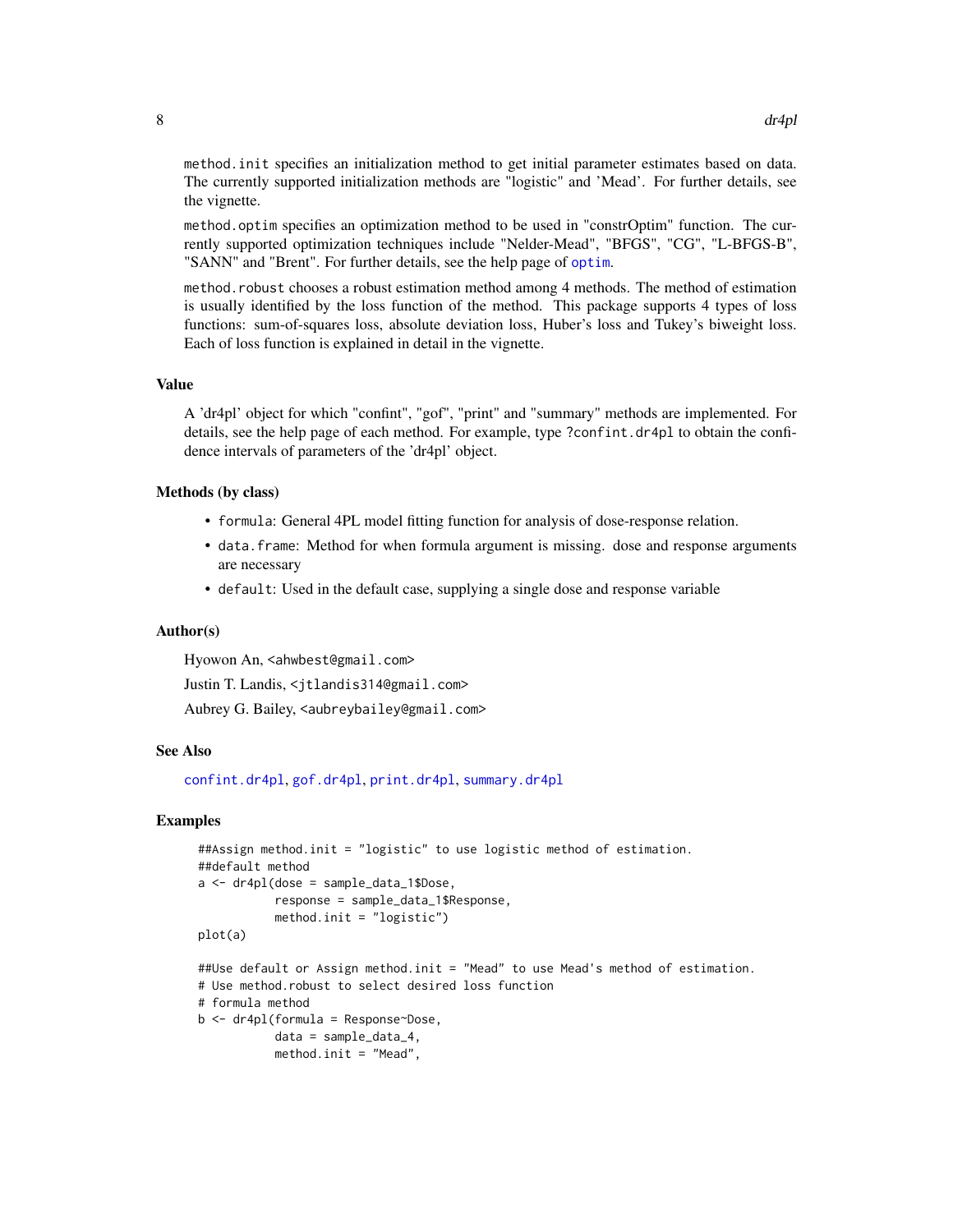# <span id="page-8-0"></span>dr4pl-augment 9

```
method.robust = "Tukey" )
plot(b)
#data.frame method
c <- dr4pl(data = sample_data_10,
           dose = Dose,
           response = Response)
plot(c)
##compatable with ggplot
library(ggplot2) #load ggplot2
c <- dr4pl(Response~Dose,
           data = drc_error_2,
           method.optim = "CG",
           trend = "decreasing" )
d \leq plot(c, x.breaks = c(.00135, .0135, .135, 1.35, 13.5))d + theme_grey()
```

```
dr4pl-augment Augment data with dr4pl
```
# Description

Augment data with dr4pl

## Usage

```
## S3 method for class 'dr4pl'
augment(x, data = NULL, ...)
```
# Arguments

| X.      | dr4pl object                              |
|---------|-------------------------------------------|
| data    | new data to use                           |
| $\cdot$ | For future extension. Should not be used. |

dr4pl-param *Constructor for dr4pl theta parameter*

# Description

As of version 2.0.0, dr4pl will require the theta parameter to be made by this function. This is to ensure the user is explicit about what their parameter is, and what is being optimized.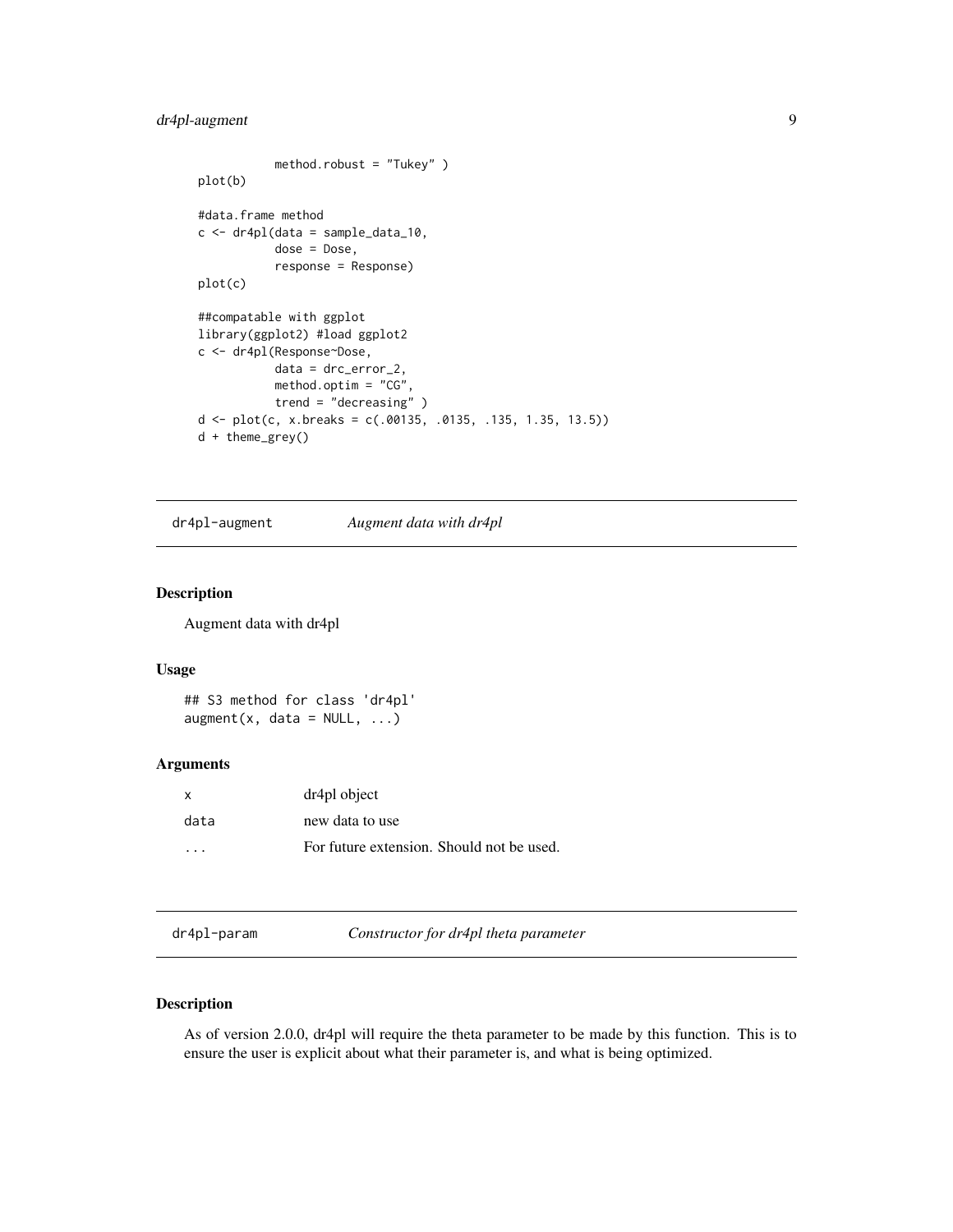# Usage

```
dr4pl_theta(
  theta_1 = NA,
  theta_2 = NA,
  theta_3 = NA,
  theta-4 = NA,
  isLog10 = FALSE
)
ParmToLog(x)
## S3 method for class 'dr4pl_theta'
ParmToLog(x)
## S3 method for class 'dr4pl_log10'
ParmToLog(x)
LogToParm(x)
## S3 method for class 'dr4pl_theta'
LogToParm(x)
## S3 method for class 'dr4pl_log10'
LogToParm(x)
```
#### Arguments

| theta $-1$ | Numeric. The upper asymptote of the 4pl model.                                                                                                                                                                                                                                                                                             |
|------------|--------------------------------------------------------------------------------------------------------------------------------------------------------------------------------------------------------------------------------------------------------------------------------------------------------------------------------------------|
| $theta_2$  | Numeric. The value where Response is half way between the upper and lower<br>asymptotes. This parameter is other wise known as IC50/EC50.                                                                                                                                                                                                  |
| $theta_3$  | Numeric. The slope of the 4pl model. When 'theta_3>0' the curve increases,<br>and when 'theta_3<0', the curve decreases.                                                                                                                                                                                                                   |
| theta $-4$ | Numeric. The lower asymptote of the 4pl model.                                                                                                                                                                                                                                                                                             |
| isLog10    | Logical value indicating if the second parameter is on the log10 scale. The de-<br>fault, FALSE, informs dr4pl that the value passed to the 'theta_2' argument is on<br>the linear scale. TRUE will indicate that 'theta_2' has already been transformed<br>with $log10$ . This ensures that the parameters are handled properly later on. |
| X          | a dr4pl_param object                                                                                                                                                                                                                                                                                                                       |

# Details

The function 'dr4pl\_theta' is a constructor function for the end user. While the default values for 'theta\_1', 'theta\_2', 'theta\_3', 'theta\_4' are 'NA', certain functions of 'dr4pl' will not allow 'NA' values. When 'dr4pl\_theta' is used with the 'init.parm' argument of [dr4pl], then values with 'NA' will be estimated, and those specified, will be set as the initial parameter prior to optimization. If 'dr4pl\_theta' is the object of S3 dispatch, then no NA values are allowed. However if the object if dispatch is a 'dr4pl' object, and 'dr4pl\_theta' is passed into the function as an additional object such

<span id="page-9-0"></span>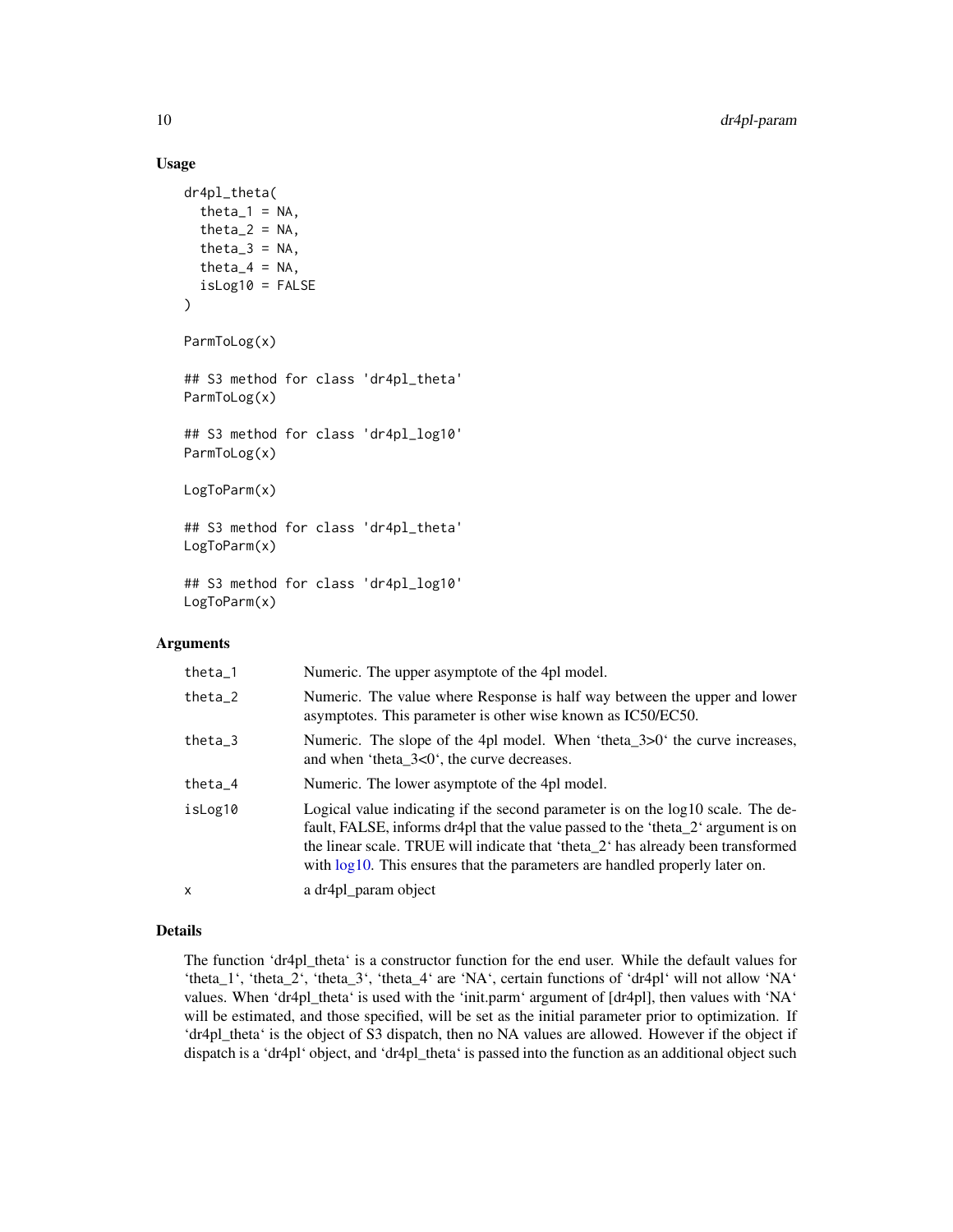#### <span id="page-10-0"></span>dr4plEst 11

as in  $[X]$ ,  $[Y]$ , then parameter non-NA values will be replaced in the appropriate dr4pl parameter estimates for the purpose of said function.

# Value

an object of class '"dr4pl\_param"'

dr4plEst *Private function to fit the 4PL model to dose-response data*

# Description

Private function that actually fits the 4PL model to data. If the Hill bounds are attained at the end of optimization processes, then an indicator of convergence failure so that [dr4pl.default](#page-4-1) can look for a remedy for convergence failure.

#### Usage

```
dr4plEst(
  dose,
  response,
  init.parm,
  trend,
  method.init,
 method.optim,
 method.robust,
  use.Hessian,
  level,
  upperl,
  lowerl,
  ...
```
# Arguments

)

| dose        | Vector of dose levels                                                                                                                                                                                                                                                                                                                                                                                          |
|-------------|----------------------------------------------------------------------------------------------------------------------------------------------------------------------------------------------------------------------------------------------------------------------------------------------------------------------------------------------------------------------------------------------------------------|
| response    | Vector of responses                                                                                                                                                                                                                                                                                                                                                                                            |
| init.parm   | Vector of initial parameters of the 4PL model supplied by a user.                                                                                                                                                                                                                                                                                                                                              |
| trend       | Indicator of whether a dose-response curve is a decreasing $\theta$ [3] < 0 or increasing<br>curve $\theta[3] > 0$ . The default is "auto" which indicates that the trend of the curve<br>is automatically determined by data. The option "decreasing" will impose a<br>restriction $\theta[3] \leq 0$ while the option "increasing" will impose a restriction<br>$\theta[3] >= 0$ in an optimization process. |
| method.init | Method of obtaining initial values of the parameters. Should be one of "logistic"<br>for the logistic method or "Mead" for the Mead method. The default option is<br>the Mead method.                                                                                                                                                                                                                          |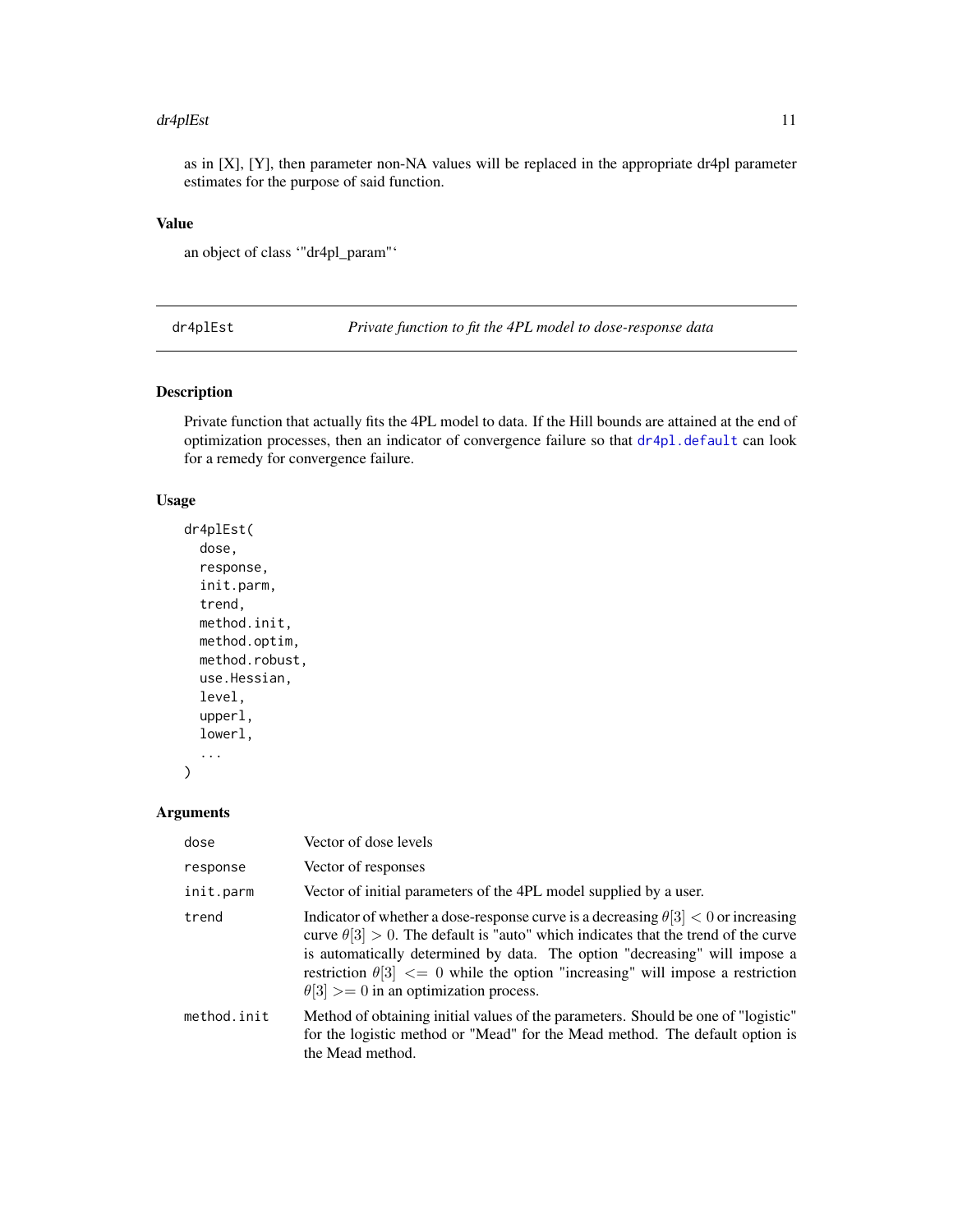<span id="page-11-0"></span>

| method.optim  | Method of optimization of the parameters. This argument is directly delivered<br>to the constroptim function provided in the "base" package of R.                                                                                                                                           |
|---------------|---------------------------------------------------------------------------------------------------------------------------------------------------------------------------------------------------------------------------------------------------------------------------------------------|
| method.robust | Parameter to select loss function for the robust estimation method to be used<br>to fit a model. The argument NULL indicates the sum of squares loss, "abso-<br>lute" indicates the absolute deviation loss, "Huber" indicates Huber's loss and<br>"Tukey" indicates Tukey's biweight loss. |
| use.Hessian   | Indicator of whether the Hessian matrix (TRUE) or the gradient vector is used<br>in the Hill bounds.                                                                                                                                                                                        |
| level         | Confidence level to be used in Hill bounds computation.                                                                                                                                                                                                                                     |
| upperl        | upper limit to init.parm                                                                                                                                                                                                                                                                    |
| lowerl        | lower limit to init.parm                                                                                                                                                                                                                                                                    |
| .             | Further arguments to be passed to constroptim.                                                                                                                                                                                                                                              |
|               |                                                                                                                                                                                                                                                                                             |

# Value

List of final parameter estimates, name of robust estimation, loss value and so on.

|  | drc_error_1 | Single High Outlier |  |
|--|-------------|---------------------|--|
|--|-------------|---------------------|--|

# Description

These are a handful of experimentally derived datasets from the wet-laboratory. These all have numerical errors in other dose-response curve-packages, but not using these methods. This data set exemplifies the case of a single extreme outlier of one dose measurement.

# Examples

a <- dr4pl(Response~Dose, data = drc\_error\_1, method.init = "logistic", method.robust = "Tukey") plot(a)

drc\_error\_2 *Multiple High Outliers at Different measurements*

#### Description

These are a handful of experimentally derived datasets from the wet-laboratory. These all have numerical errors in other dose-response curve-packages, but not using these methods. This data set exemplifies the case of multiple outliers as well as a small number of observations per dose measurement.

```
a <- dr4pl(Response~Dose, data = drc_error_2, trend = "decreasing", method.optim = "CG")
plot(a)
```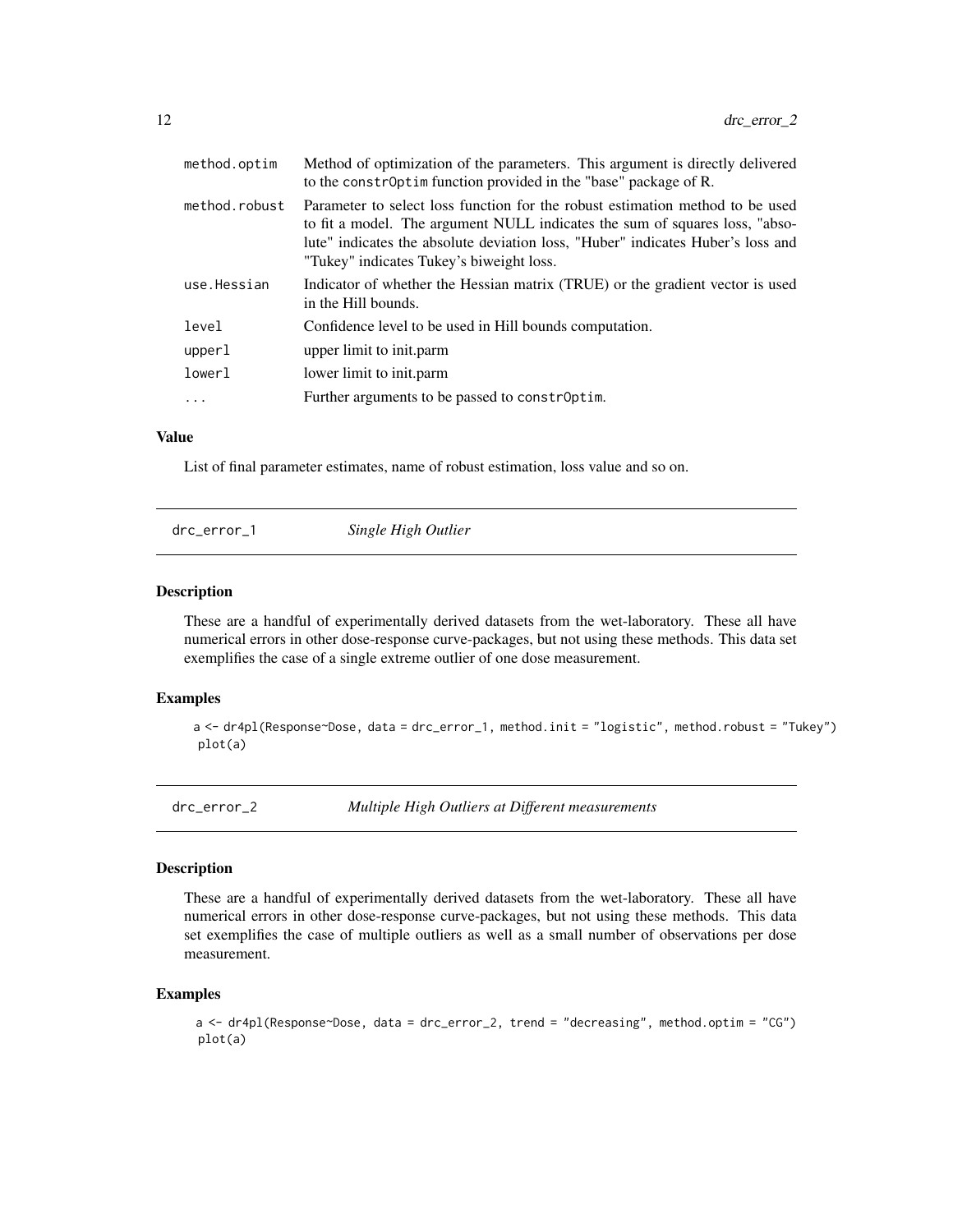<span id="page-12-0"></span>

# Description

These are a handful of experimentally derived datasets from the wet-laboratory. These all have numerical errors in other dose-response curve-packages, but not using these methods. This data set exemplifies the case of multiple outliers at a single dose measurement as well as the support problem.

# Examples

a <- dr4pl(Response~Dose, data = drc\_error\_3, method.init = "Mead", method.robust = "Huber") plot(a)

drc\_error\_4 *Support Problem*

#### Description

These are a handful of experimentally derived datasets from the wet-laboratory. These all have numerical errors in other dose-response curve-packages, but not using these methods. This data set exemplifies the support problem.

# Examples

```
a <- dr4pl(Response~Dose, data = drc_error_4, method.init = "logistic")
plot(a)
```
FindHillBounds *FindHillBounds*

#### Description

Compute the Hill bounds based on initial parameter estimates and data.

# Usage

```
FindHillBounds(x, y, theta, use.Hessian = FALSE, level = 0.9999)
```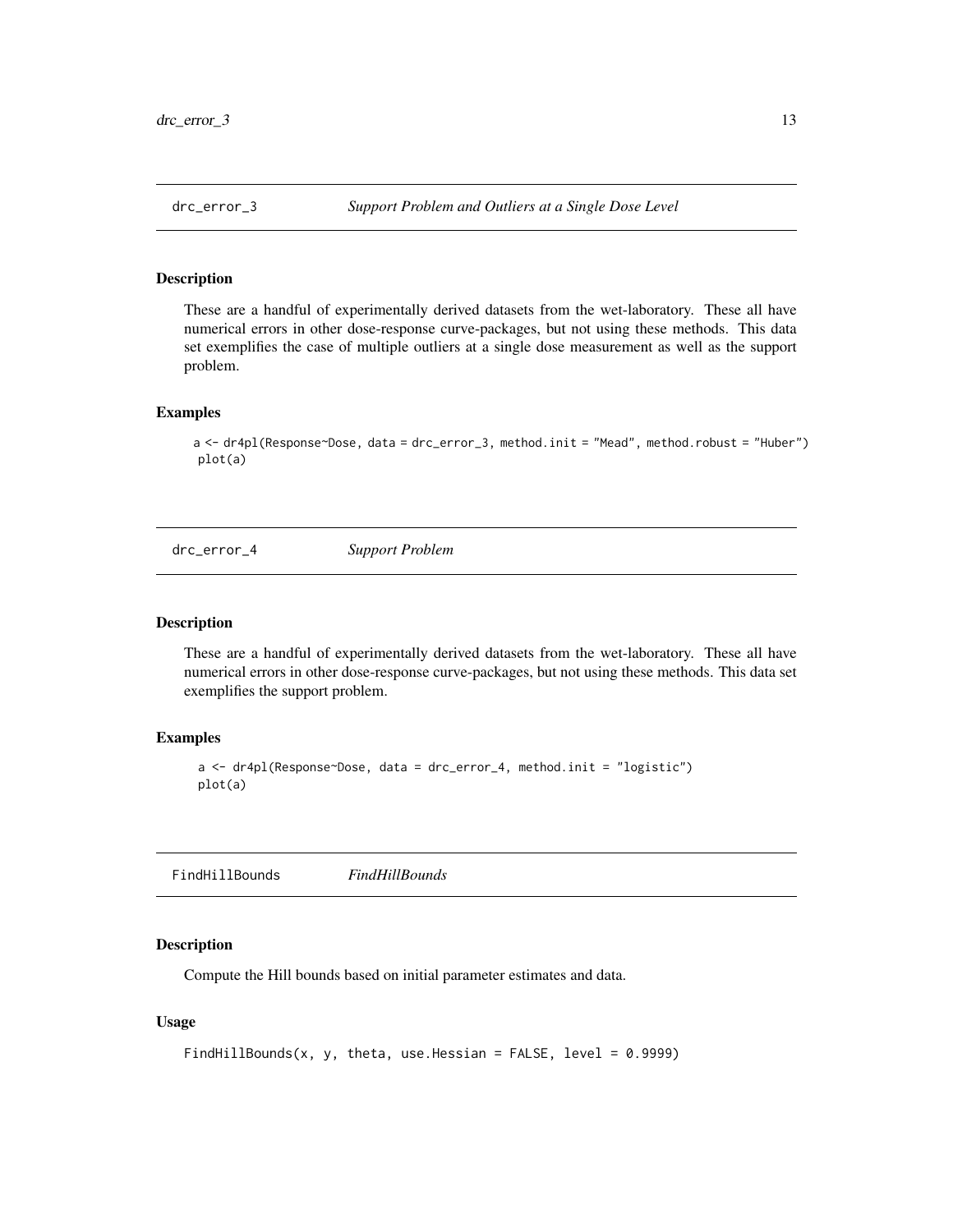#### <span id="page-13-0"></span>Arguments

| x           | Vector of doses.                                                                                                     |
|-------------|----------------------------------------------------------------------------------------------------------------------|
| ٧           | Vector of responses.                                                                                                 |
| theta       | Parameters of a 4PL model.                                                                                           |
| use.Hessian | Indicator of whether the Hessian matrix (TRUE) or the gradient vector is used<br>in confidence interval computation. |
| level       | Confidence level to be used in computing the Hill bounds.                                                            |

#### Details

This function computes the Hill bounds based on initial parameter estimates and data. It basically computes the confidence intervals of the true parameters based on the variance-covariance matrix of a given initial parameter estimates. The half of a hessian matrix is used as a variance-covariance matrix. If matrix inversion of the variance-covariance matrix is infeasible, a variation of the method in Wang et al. (2010) is used. The parameter level is only for simulation.

# Value

Data frame whose first column represents the bounds on the IC50 parameter in log 10 scale and second column represents the bounds on the slope parameter.

#### Author(s)

Hyowon An, <ahwbest@gmail.com>.

#### References

Higham NJ (2002). "Computing the nearest correlation matrix—a problem from finance." *IMA J. Numer. Anal.*, 22(3), 329–343. ISSN 0272-4979, doi: [10.1093/imanum/22.3.329,](https://doi.org/10.1093/imanum/22.3.329) [http://dx.doi.](http://dx.doi.org.libproxy.lib.unc.edu/10.1093/imanum/22.3.329) [org.libproxy.lib.unc.edu/10.1093/imanum/22.3.329](http://dx.doi.org.libproxy.lib.unc.edu/10.1093/imanum/22.3.329). Wang Y, Jadhav A, Southal N, Huang R, Nguyen DT (2010). "A grid algorithm for high throughput fitting of dose-response curve data." *Curr Chem Genomics*, 4, 57–66.

#### See Also

[FindInitialParms](#page-13-1), [FindLogisticGrids](#page-14-1).

<span id="page-13-1"></span>FindInitialParms *FindInitialParms*

#### Description

Find initial parameter estimates for a 4PL model.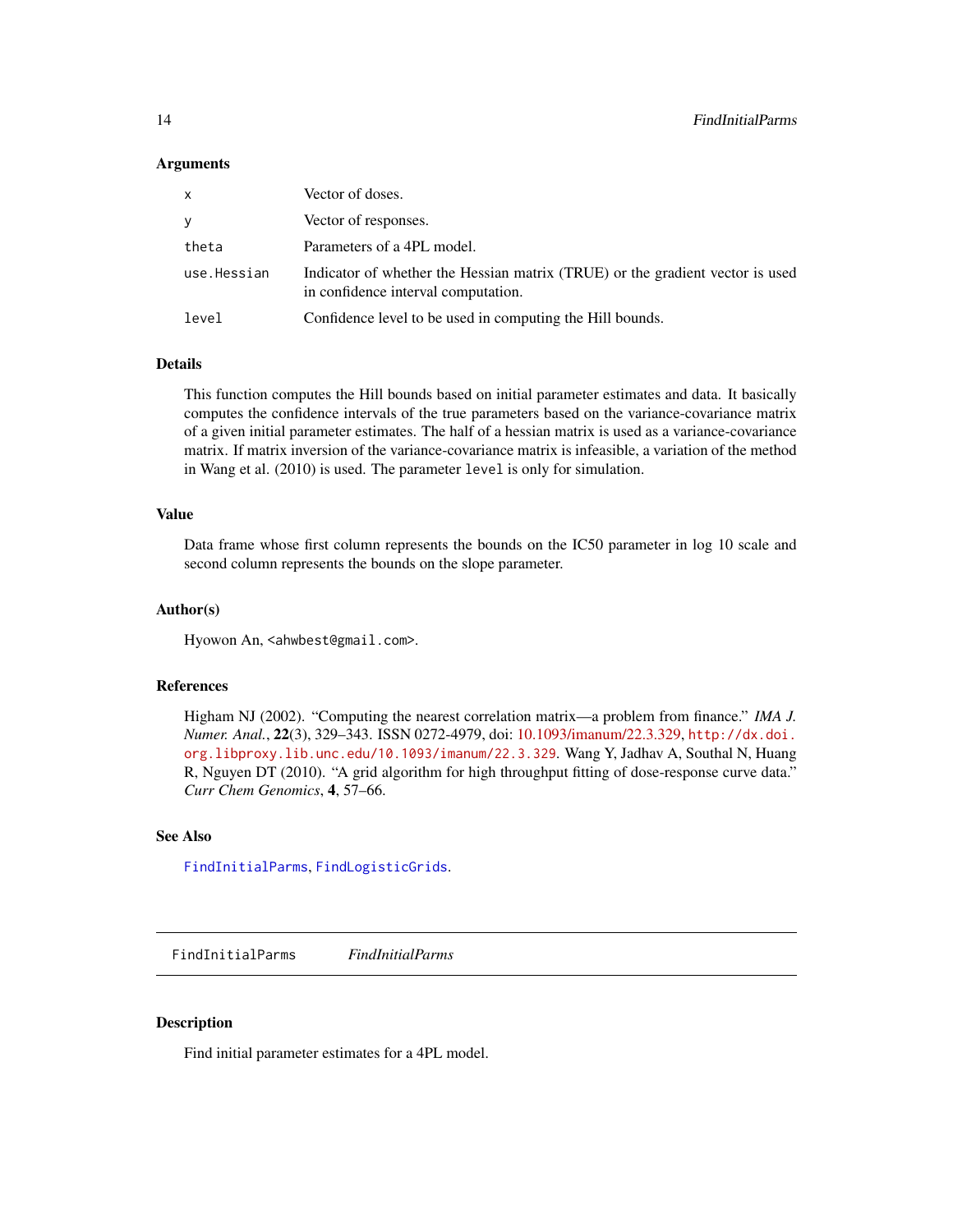# <span id="page-14-0"></span>FindLogisticGrids 15

# Usage

```
FindInitialParms(
 x,
 y,
  trend = "auto",
 method.init = "Mead",
 method.robust = "squared"
)
```
# Arguments

| $\times$      | Vector of dose levels                                                                                                                       |
|---------------|---------------------------------------------------------------------------------------------------------------------------------------------|
| y             | Vector of responses                                                                                                                         |
| trend         | Indicator of whether the curve is a decreasing $\theta[3] < 0$ or increasing curve<br>$\theta$ [3] > 0. See dr4p1 for detailed explanation. |
| method.init   | Method of obtaining initial values of the parameters. See dr4p1 for detailed<br>explanation.                                                |
| method.robust | Parameter to select loss function for the robust estimation method to be used to<br>fit a model. See dr4p1 for detailed explanation.        |

# Value

Initial parameter estimates of a 4PL model in the order of the upper asymptote, IC50, Slope and lower asymptote parameters.

<span id="page-14-1"></span>FindLogisticGrids *FindLogisticGrids*

# Description

Compute the grids on the upper and lower asymptote parameters for the logistic method based on initial parameter estimates and data.

# Usage

```
FindLogisticGrids(x, y, retheta.init, use.Hessian = FALSE)
```
# Arguments

| <b>X</b>     | Vector of doses.                                                                                                     |
|--------------|----------------------------------------------------------------------------------------------------------------------|
| ٧            | Vector of responses.                                                                                                 |
| retheta.init | Parameters of a 4PL model among which the EC50 parameter is in the log 10<br>dose scale.                             |
| use.Hessian  | Indicator of whether the Hessian matrix (TRUE) or the gradient vector is used<br>in confidence interval computation. |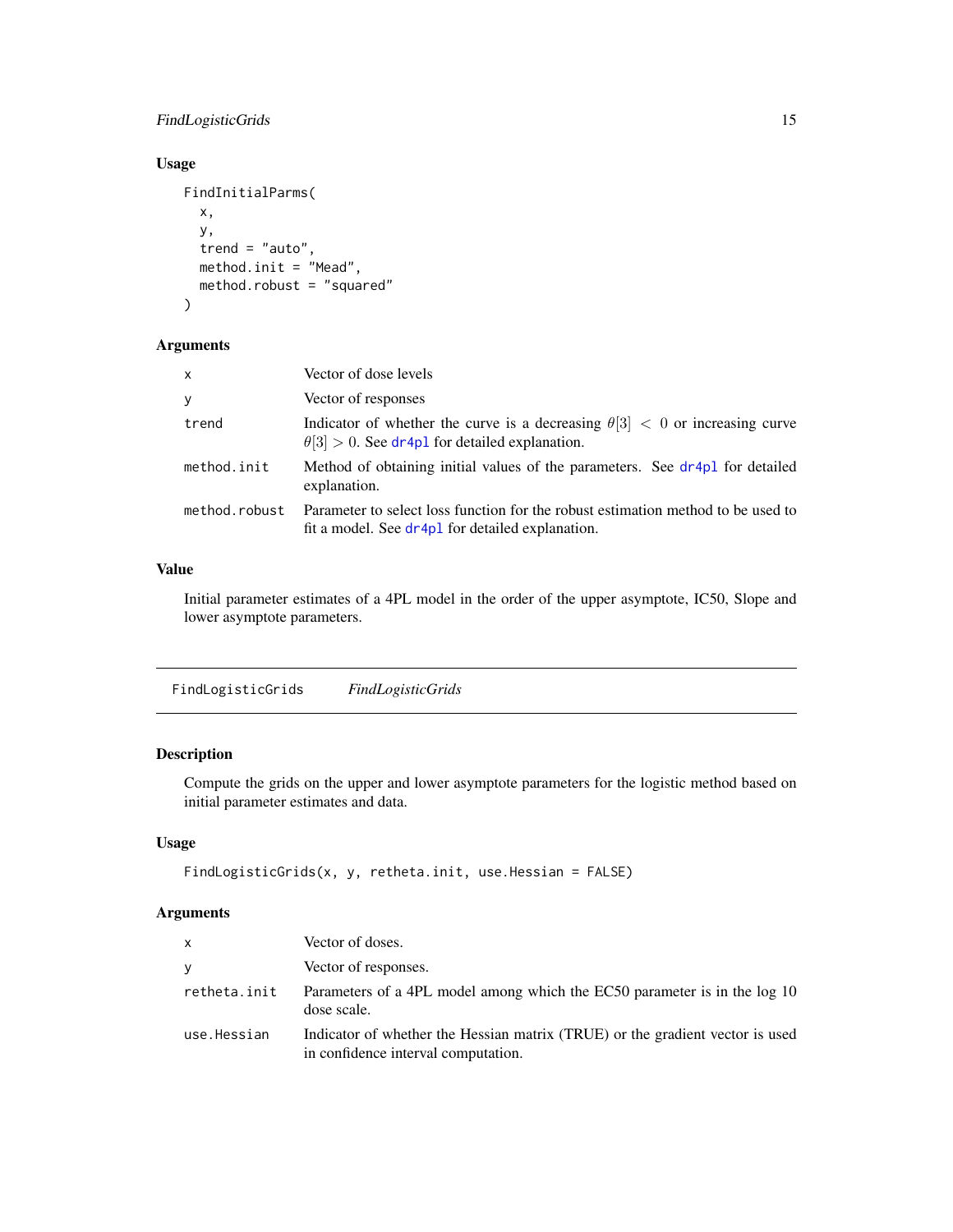# <span id="page-15-0"></span>Details

This function computes the grids on the upper and lower asymptote parameters based on initial parameter estimates and data. It basically computes the confidence intervals of the true parameters based on the variance-covariance matrix of the given initial parameter estimates. If matrix inversion of the variance-covariance matrix is infeasible, a variation of the method in Wang et al. (2010) is used.

# Value

Data frame whose first column represents the grid on the upper asymptote parameter and second column represents the grid o the lower asymptote.

# Author(s)

Hyowon An

# References

Wang Y, Jadhav A, Southal N, Huang R, Nguyen DT (2010). "A grid algorithm for high throughput fitting of dose-response curve data." *Curr Chem Genomics*, 4, 57–66.

# See Also

FindHillBounds, FindInitialParms

gof *Perform the goodness-of-fit (gof) test for a model.*

#### Description

S3 method for a model object

#### Usage

gof(object, ...)

#### Arguments

| object   | A model object             |
|----------|----------------------------|
| $\cdots$ | dots for future extensions |

# Value

data.frame with goodness-of-fit results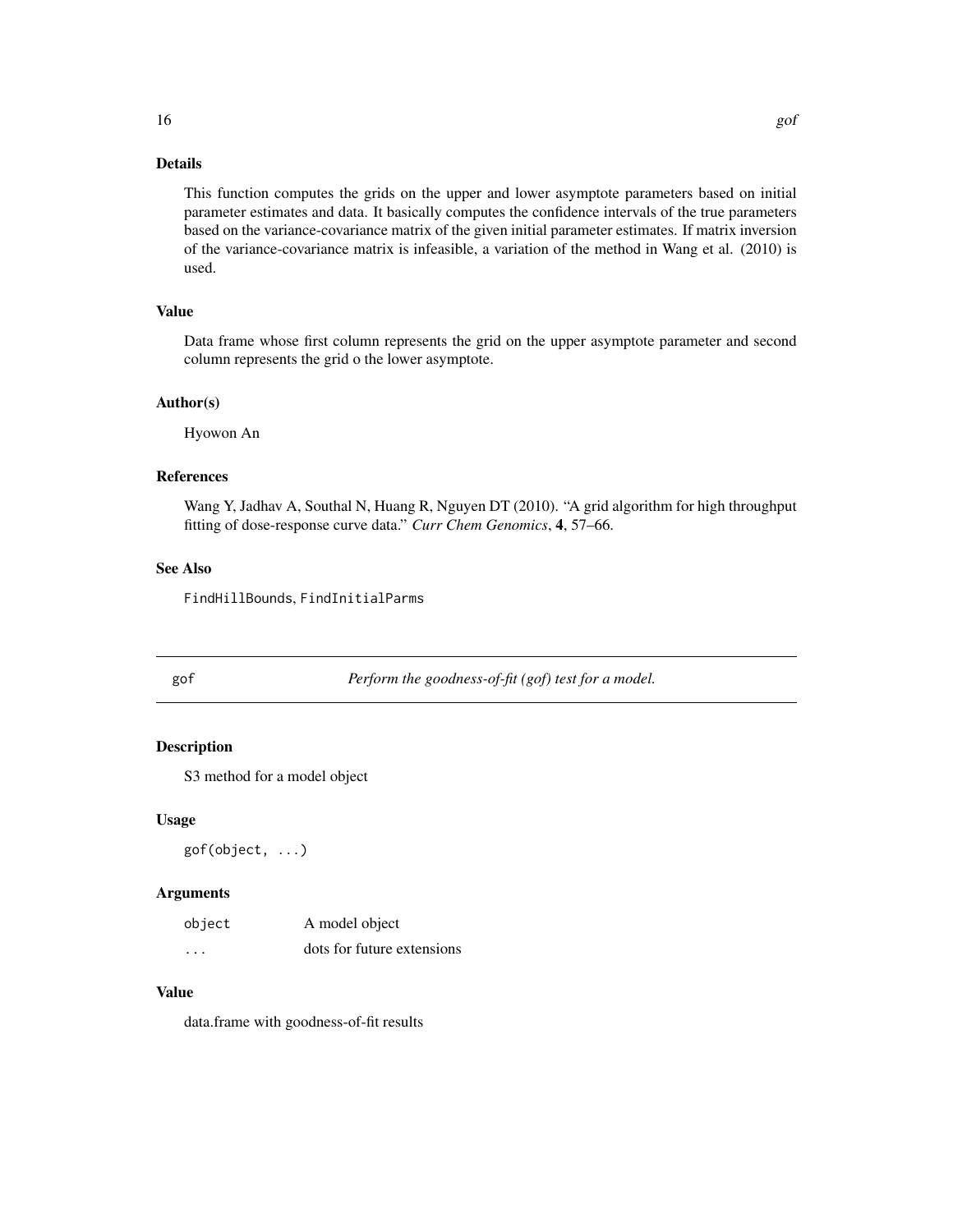<span id="page-16-0"></span>

# <span id="page-16-1"></span>Description

Perform the goodness-of-fit (gof) test for the 4PL model when there are at least two replicates for each dose level.

#### Usage

```
## S3 method for class 'dr4pl'
gof(object, n.signif.digit = 4, ...)
```
# Arguments

| object                  | An object of the dr4pl class.                                                                                                                                |
|-------------------------|--------------------------------------------------------------------------------------------------------------------------------------------------------------|
|                         | n, signif, digit Number of significant digits after the decimal point to be printed. The default<br>value is 4, but users can change the value on their own. |
| $\cdot$ $\cdot$ $\cdot$ | dots for future extensions                                                                                                                                   |

# Details

Perform a goodness-of-fit (gof) test for the goodness of the 4PL models for dose-response data. There should be at least two replicates at each dose level. The test statistic follows the F distribution with degress of freedom  $(n - 4)$  and  $(N - n)$  where N stands for the total number of observations and n stands for the number of dose levels. For detailed explanation of the method, please refer to Subsection 2.1.5 of Seber and Wild (1989).

#### Value

A list of results in the order of a F-statistic value, p-value and a degree of freedom.

# References

Seber GAF, Wild CJ (1989). *Nonlinear regression*, Wiley Series in Probability and Mathematical Statistics: Probability and Mathematical Statistics. John Wiley \& Sons, Inc., New York. ISBN 0-471-61760-1, doi: [10.1002/0471725315,](https://doi.org/10.1002/0471725315) [http://dx.doi.org.libproxy.lib.unc.edu/](http://dx.doi.org.libproxy.lib.unc.edu/10.1002/0471725315) [10.1002/0471725315](http://dx.doi.org.libproxy.lib.unc.edu/10.1002/0471725315).

```
obj.dr4pl <- dr4pl(Response ~ Dose, data = sample_data_4) # Fit a 4PL model to data
gof(obj.dr4pl) # Print the goodness-of-fit test results
```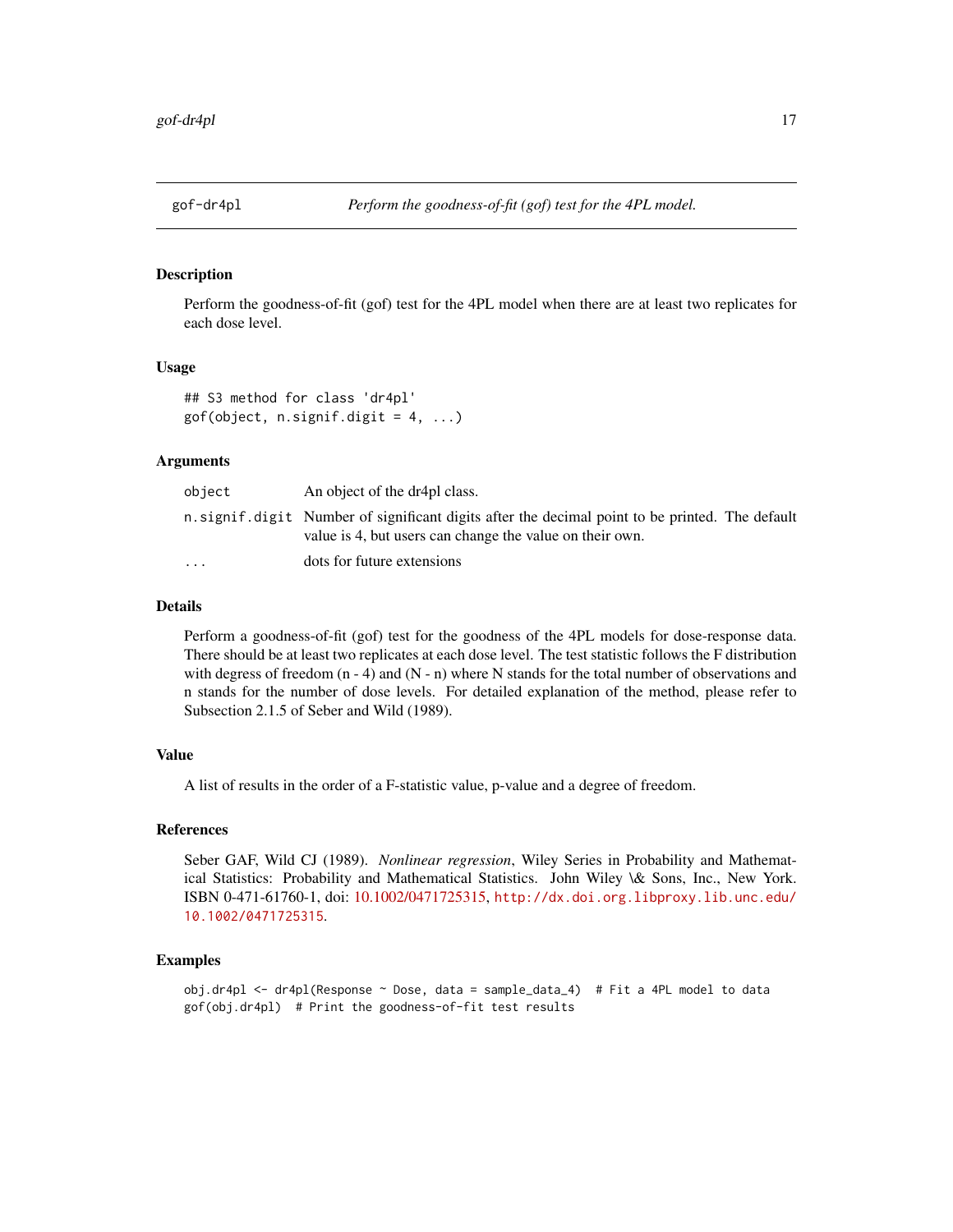# <span id="page-17-0"></span>Description

This function obtains estimates of the IC's of a dose-response curve. Typically the IC50 parameter is of interest, but sometimes IC10 or IC90 are important aspects of a dose-response curve. By controlling the function argument, a user can obtain the IC's at various levels.

# Usage

IC(object, inhib.percent)

# Arguments

| object        | Object of the class 'dr4pl' for which the IC values are obtained |
|---------------|------------------------------------------------------------------|
| inhib.percent | Inhibited percentages at which the IC values are obtained        |

#### Value

IC values at the inhibited percentages provided by the argument inhib.percent

#### Examples

```
data.test <- data.frame(x = c(0.0001, 0.001, 0.01, 0.1, 1),
                         y = c(10, 9, 5, 1, 0)obj.dr4pl \leftarrow dr4pl(y \sim x,data = data.test)IC(obj.dr4pl, inhib.percent = <math>c(10, 90)</math>)obj.dr4pl <- dr4pl(Response ~ Dose, data = sample_data_4) # Fit a 4PL model to data
IC(obj.dr4pl, inhib.percent = c(10, 50, 90))
```
MeanResponse *Compute an estimated mean response.*

#### Description

Compute an estimated mean response.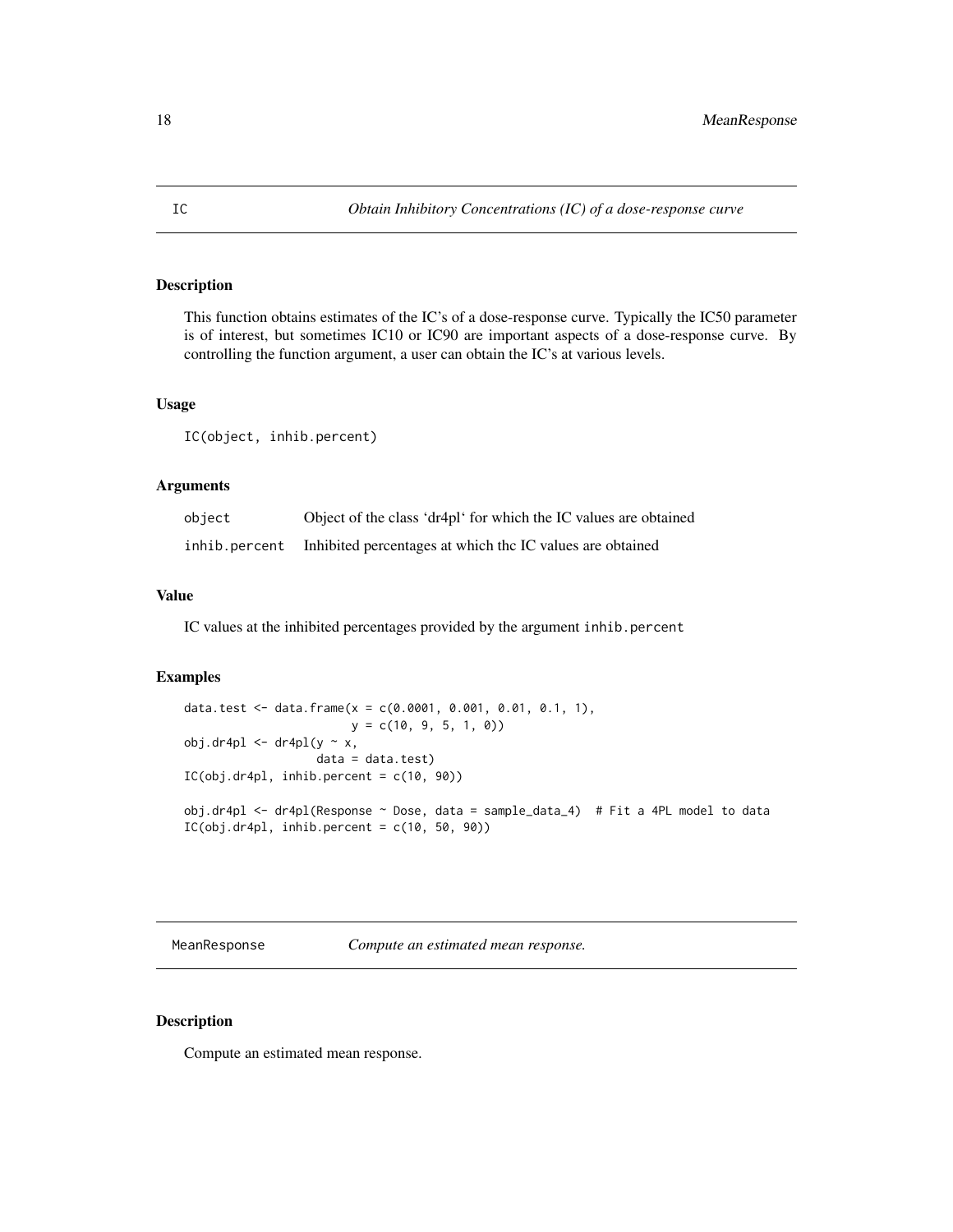# <span id="page-18-0"></span>**OutlierDetection** 19

#### Usage

MeanResponse(...)

## S3 method for class 'dr4pl' MeanResponse(dr4pl, theta = NULL, ...) ## S3 method for class 'numeric' MeanResponse(theta, x, ...) ## S3 method for class 'dr4pl\_theta' MeanResponse(theta, x, ...) ## S3 method for class 'dr4pl\_log10' MeanResponse(theta, x, ...)

# **Arguments**

| $\cdots$ | arguments to be passed to S3 methods                                                                 |
|----------|------------------------------------------------------------------------------------------------------|
| dr4p1    | dr4pl object                                                                                         |
| theta    | Parameters of the dr4pl object. Usually made with [dr4pl theta]                                      |
| X        | domain values for 4PL model. Values should always be passed to this function<br>on the linear space. |

#### Value

Predicted response values.

OutlierDetection *Detect outliers by the method of Motulsky and Brown (2006).*

# Description

Detect outliers by the method of Motulsky and Brown (2006).

#### Usage

```
OutlierDetection(residuals)
```
# Arguments

residuals Vector of residuals from a robust fit.

# Details

This function detects outliers from a vector of residuals obtained from a robust fit. The method used here is the same with Motulsky and Brown (2006) except that the median absolute deviation is used instead of the sample quantile based estimator suggested in that paper. Based on the False Discovery Rate (FDR) a set of multiple outliers that have lower FDR's than a threshold are reported.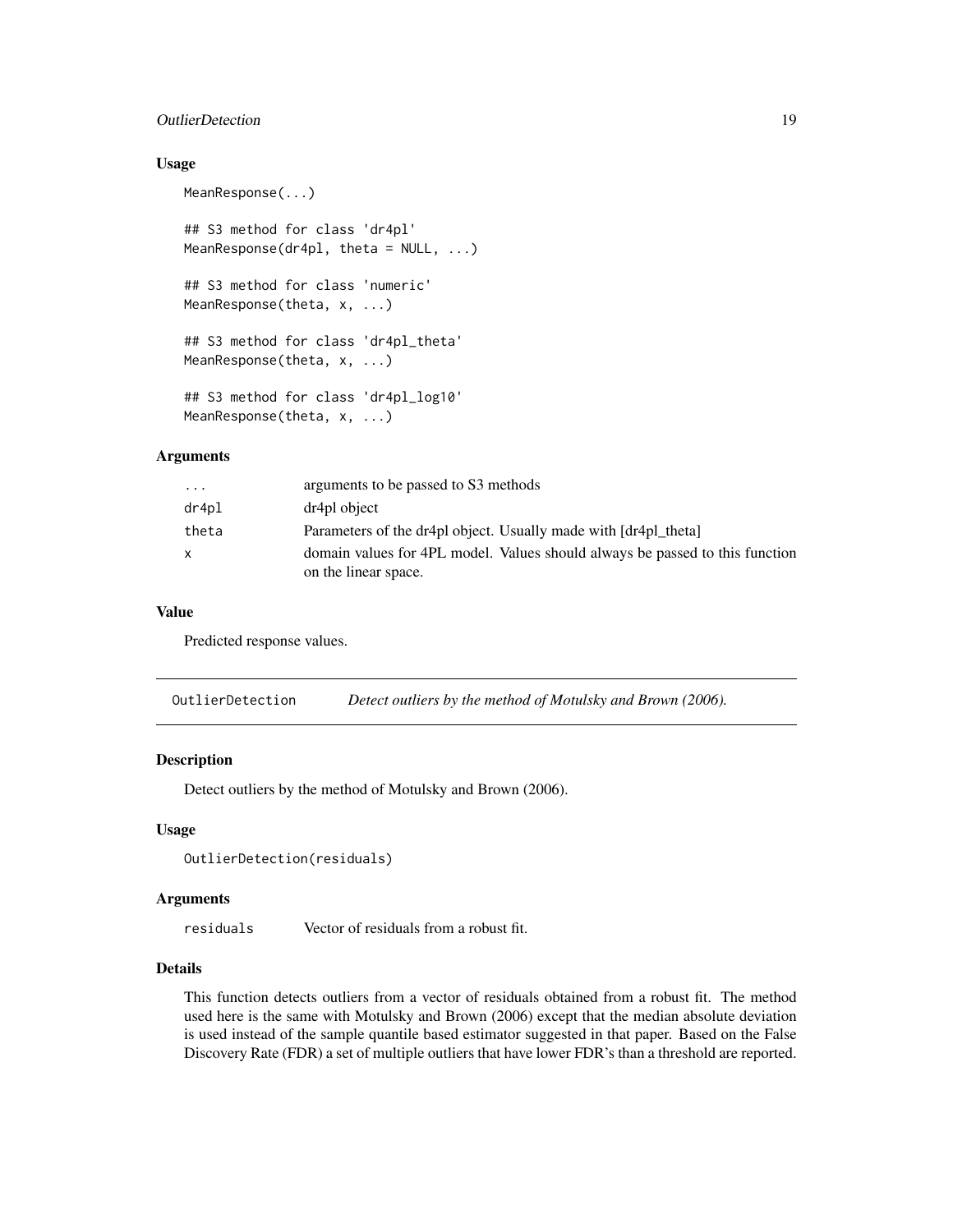<span id="page-19-0"></span>Vector of indices of outliers in the input vector of residuals

#### Author(s)

Hyowon An

# References

Motulsky HJ, Brown RE (2006). "Detecting outliers when fitting data with nonlinear regression - a new method based on robust nonlinear regression and the false discovery rate." *BMC Bioinformatics*, 7, 123.

plot.dr4pl *Make a plot of a 4PL model curve and data*

#### Description

This function displays a dose-response curve and data. As a default, the x-axis represents dose levels in log 10 scale and the y-axis represents responses. The black solid line represents a dose-response curve. The blue filled circles represent data points and red triangles represent outliers.

#### Usage

```
## S3 method for class 'dr4pl'
plot(
  x,
  type.curve = "all",text.title = "Dose-response plot",
  text.x = "Dose",text.y = "Response",
  indices.outlier = NULL,
 breaks.x = NULL,breaks.y = NULL,
  ...
)
```
#### Arguments

| $\mathsf{x}$ | 'dr4pl' object whose data and mean response function will be plotted.                                                                                           |
|--------------|-----------------------------------------------------------------------------------------------------------------------------------------------------------------|
| type.curve   | Indicator of the type of a dose-response curve. "all" indicates that data and a<br>curve will be plotted while "data" indicates that only data will be plotted. |
| text.title   | Character string for the title of a plot with a default set to "Dose response plot".                                                                            |
| text.x       | Character string for the x-axis of the plot with a default set to "Dose".                                                                                       |
| text.y       | Character string for the y-axis of the plot with a default set to "Response".                                                                                   |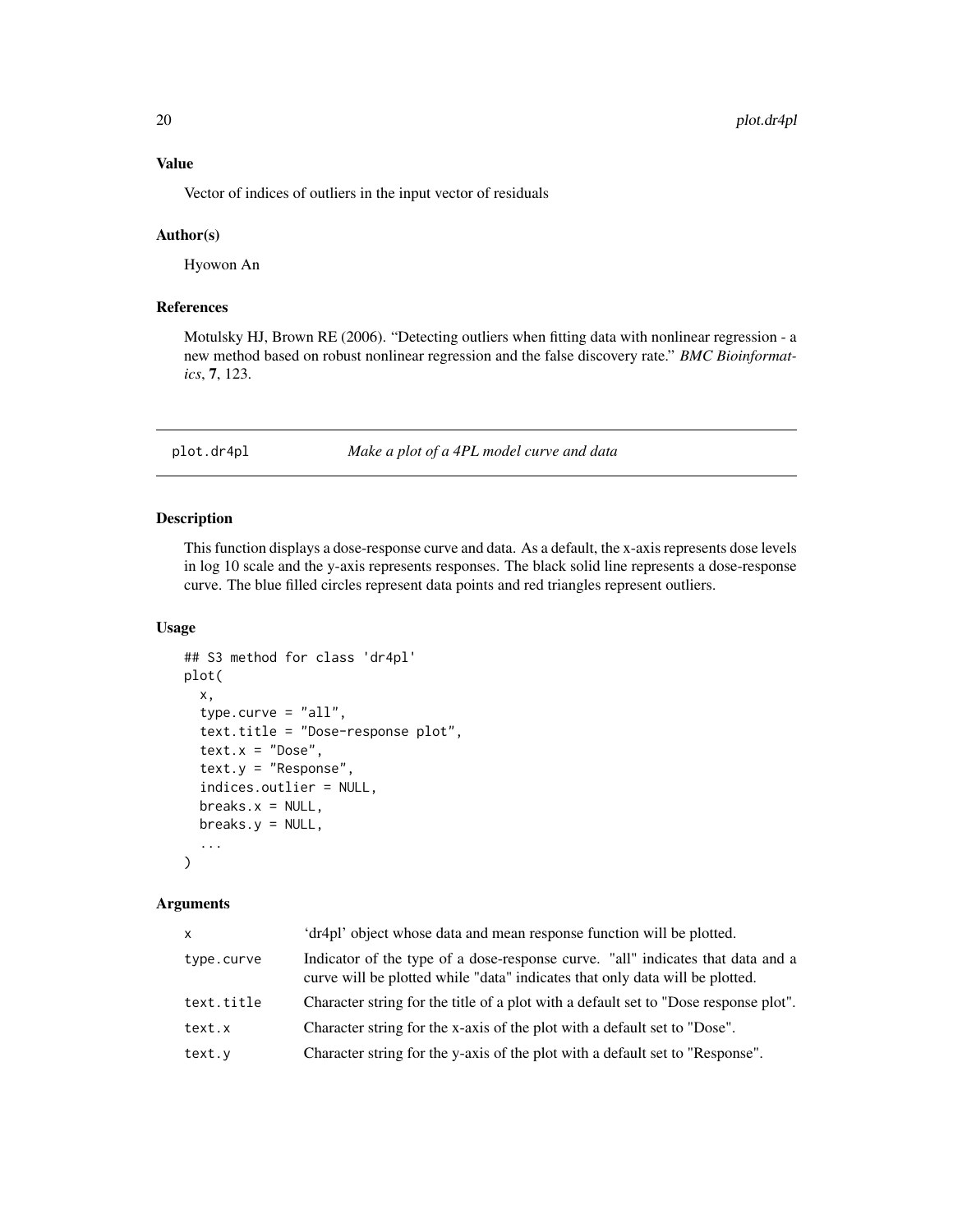#### plot.dr4pl 21

| indices.outlier                                                      |
|----------------------------------------------------------------------|
| Pass a vector indicating all indices which are outliers in the data. |
| Vector of desired break points for the x-axis                        |
| Vector of desired break points for the y-axis                        |
| All arguments that can normally be passed to ggplot.                 |
|                                                                      |

# Author(s)

Hyowon An, <ahwbest@gmail.com> Justin T. Landis, <jtlandis314@gmail.com> Aubrey G. Bailey, <aubreybailey@gmail.com>

```
## Not run:
dr4p1.1 \leftarrow dr4p1(Response \sim Bose, data = sample_data_1)plot(dr4pl.1)
## Able to further edit plots.
library(ggplot2) #needed to change color to green
dr4pl.1 <- dr4pl(Response ~ Dose,
                        data = sample_data_1,
                        text.title = "Sample Data Plot")
a \leftarrow plot(dr4pl.1)a + geom\_point(color = "green", size = 5)## Bring attention to outliers using parameter indices.outlier.
dr4pl.3 <- dr4pl(Response ~ Dose,
                 data = drc_error_3,
                 method.init = "Mead",
                 method.robust = "absolute")
plot(dr4pl.3, indices.outlier = c(90, 101))
## Change the plot title default with parameter text.title.
dr4pl.1 <- dr4pl::dr4pl(Response ~ Dose,
                        data = sample_data_1)
plot(dr4pl.1, text.title = "My New Dose Response plot")
##Change the labels of the x and y axis to your need
library(drc) # Needed to load 'decontaminants' data set
data.hpc <- subset(decontaminants, group %in% "hpc")
dr4pl.hpc <- dr4pl(count~conc, data = data.hpc)
plot(dr4pl.hpc,
     text.title = "hpc Decontaminants Plot",
     text.x = "Concentration",text.y = "Count")
```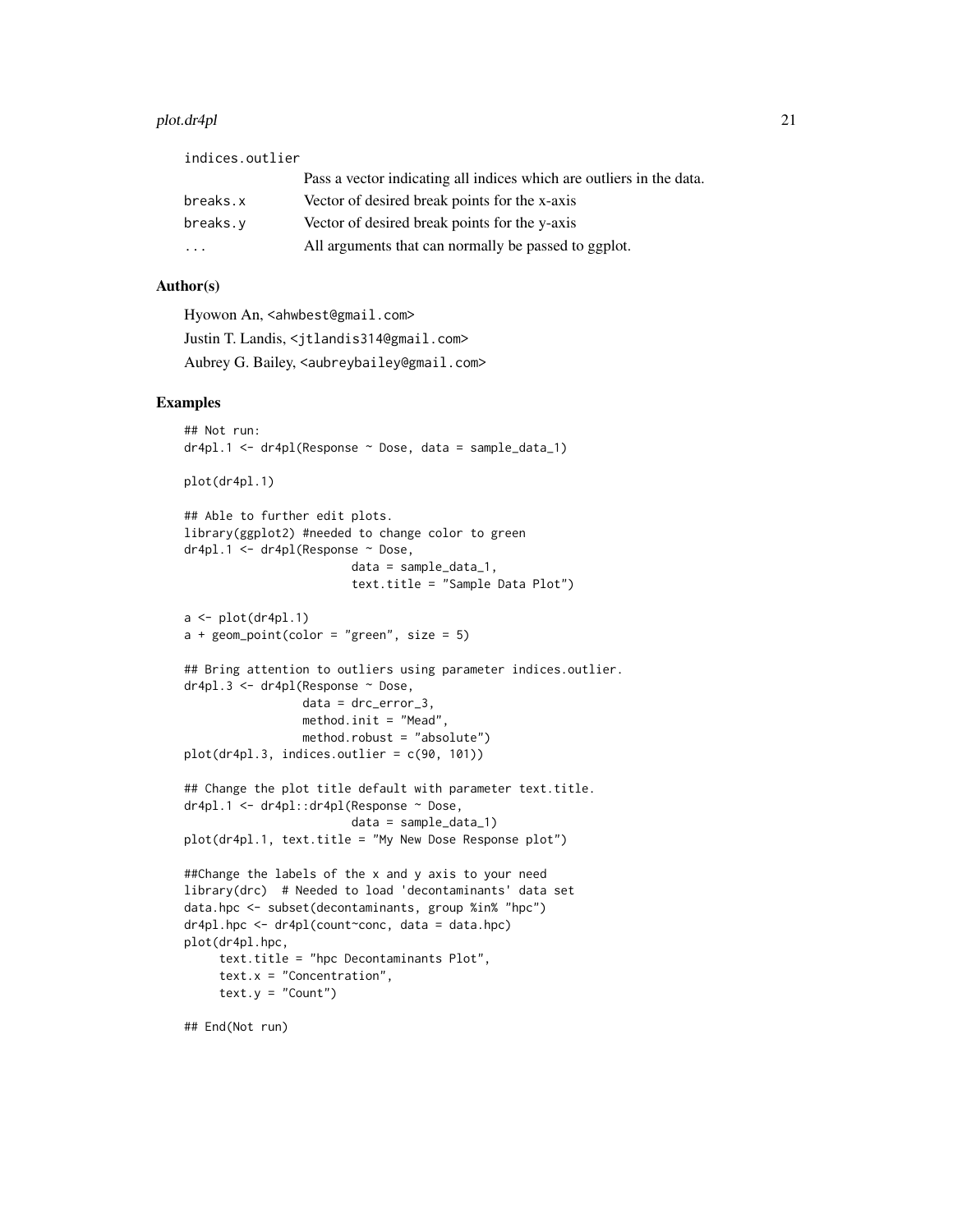<span id="page-21-1"></span><span id="page-21-0"></span>

# Description

Print the dr4pl object to screen.

# Usage

## S3 method for class 'dr4pl'  $print(x, \ldots)$ 

# Arguments

| X        | a dr4pl object to be printed     |
|----------|----------------------------------|
| $\cdots$ | all normally printable arguments |

# Examples

```
ryegrass.dr4pl <- dr4pl(Response ~ Dose,
                        data = sample_data_1)
print(ryegrass.dr4pl)
obj.dr4pl <- dr4pl(Response ~ Dose, data = sample_data_5)
print(obj.dr4pl)
```
print.summary.dr4pl *Print the dr4pl object summary to screen.*

## Description

Print the dr4pl object summary to screen.

# Usage

## S3 method for class 'summary.dr4pl'  $print(x, \ldots)$ 

## Arguments

| X        | a dr4pl object to be summarized  |
|----------|----------------------------------|
| $\cdots$ | all normally printable arguments |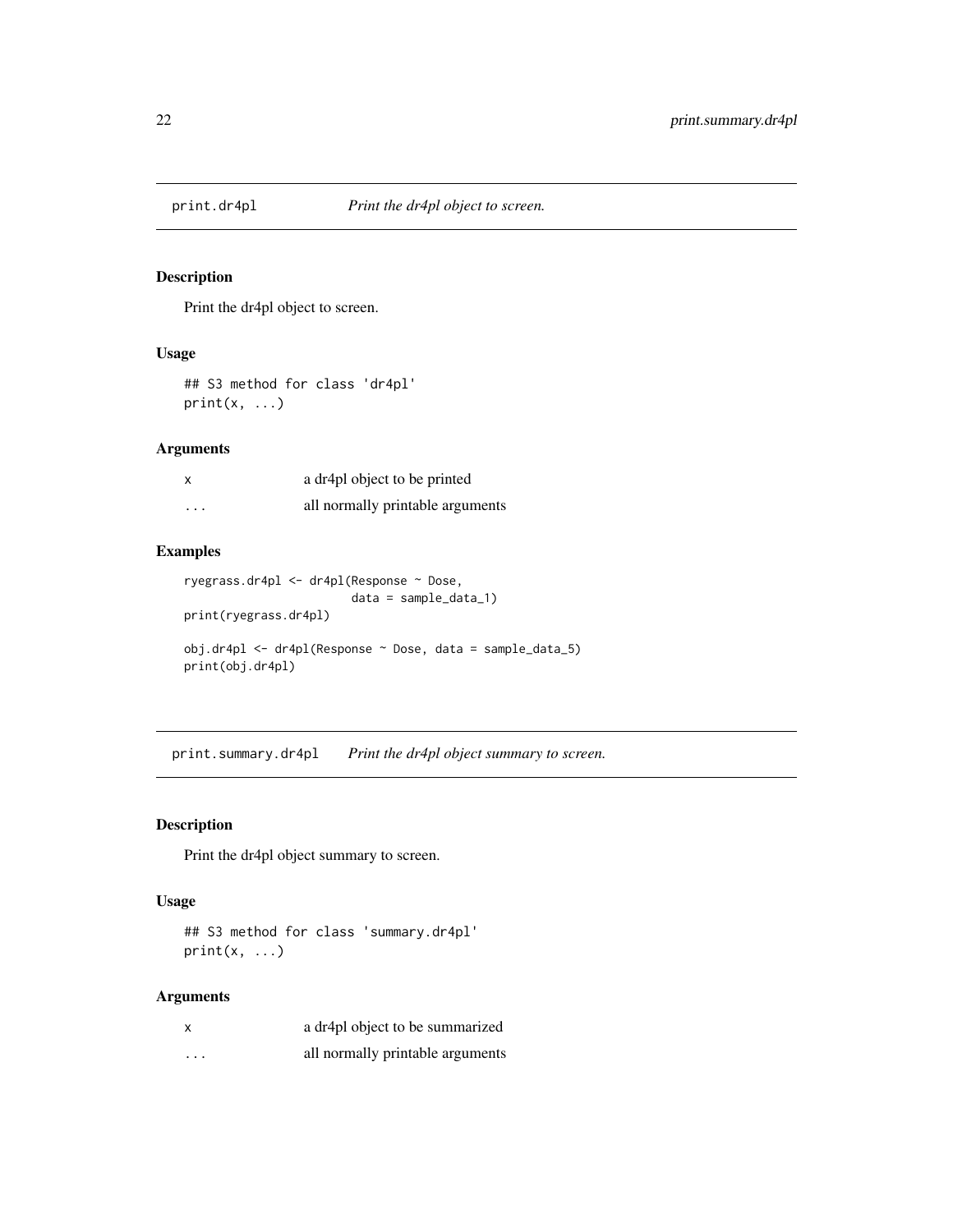# <span id="page-22-0"></span>residuals.dr4pl 23

# Examples

```
library(drc) # Needed for the data set 'ryegras'
dr4pl.ryegrass <- dr4pl(rootl ~ conc, data = ryegrass)
print(summary(dr4pl.ryegrass))
dr4pl.7 <- dr4pl(Response ~ Dose, data = sample_data_7)
print(summary(dr4pl.7))
```
residuals.dr4pl *Compute dr4pl residuals.*

# Description

Compute dr4pl residuals.

# Usage

```
## S3 method for class 'dr4pl'
residuals(object, parm = NULL, ...)
## S3 method for class 'dr4pl_param'
residuals(object, dose, response, ...)
```
# Arguments

| object   | A dr4pl or dr4pl param object.                                  |
|----------|-----------------------------------------------------------------|
| parm     | parameters of the dr4pl object. Usually made with [dr4pl_theta] |
| $\cdots$ | dots for future extensions                                      |
| dose     | Dose values                                                     |
| response | Response values                                                 |

# Value

Vector of residuals.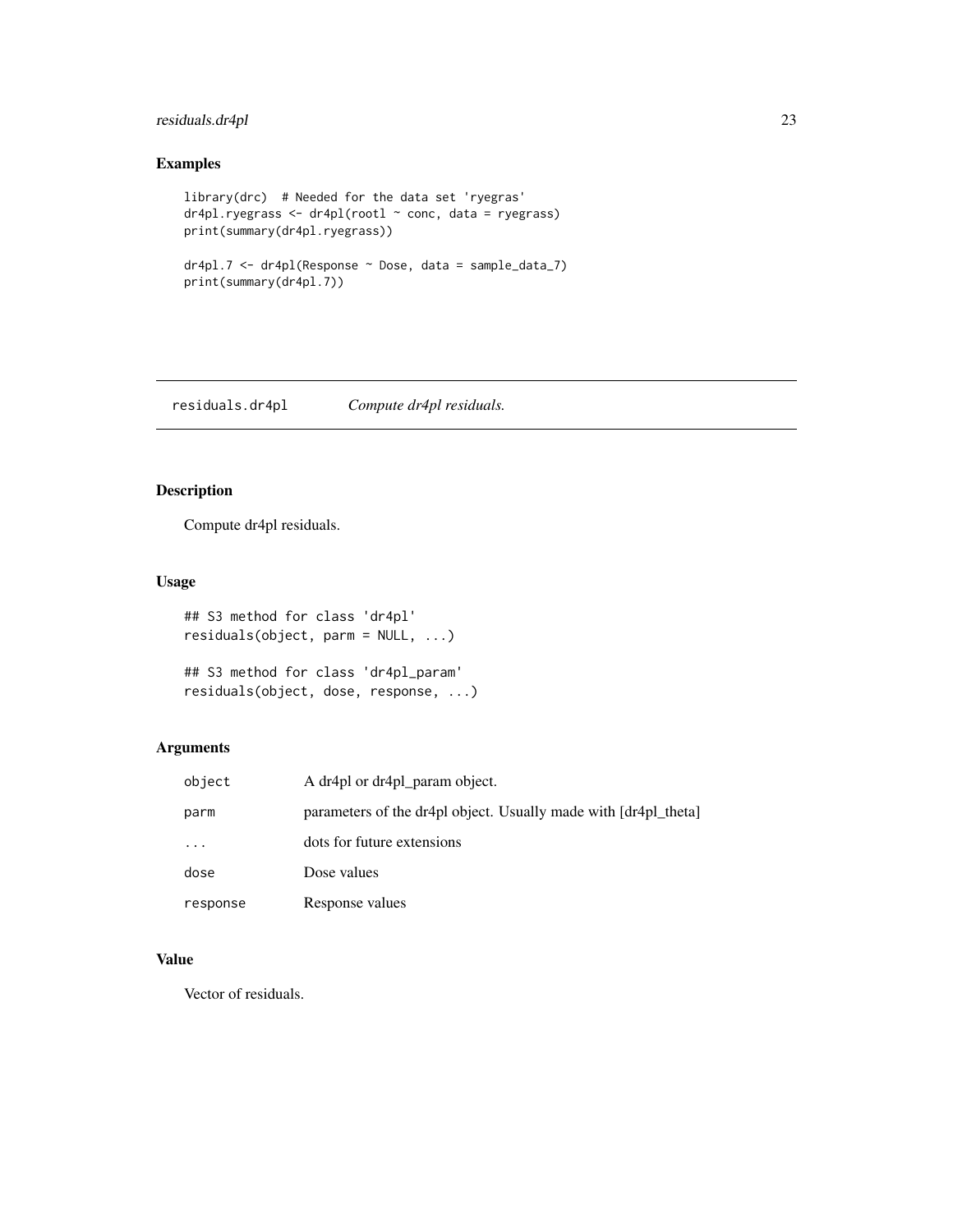<span id="page-23-0"></span>sample\_data\_1 *sample\_data\_1*

#### **Description**

These are a handful of experimentally derived datasets from the wet-laboratory. These may or may not have numerical errors in other dose-response curve-packages, but definitly not using these methods.

# Examples

```
a <- dr4pl(Response~Dose, data = sample_data_1)
plot(a)
```
sample\_data\_10 *sample\_data\_10*

#### Description

These are a handful of experimentally derived datasets from the wet-laboratory. These may or may not have numerical errors in other dose-response curve-packages, but definitly not using these methods.

# Examples

a <- dr4pl(Response~Dose, data = sample\_data\_10) plot(a)

sample\_data\_11 *sample\_data\_11*

#### Description

These are a handful of experimentally derived datasets from the wet-laboratory. These may or may not have numerical errors in other dose-response curve-packages, but definitly not using these methods.

```
a <- dr4pl(Response~Dose, data = sample_data_11)
plot(a)
```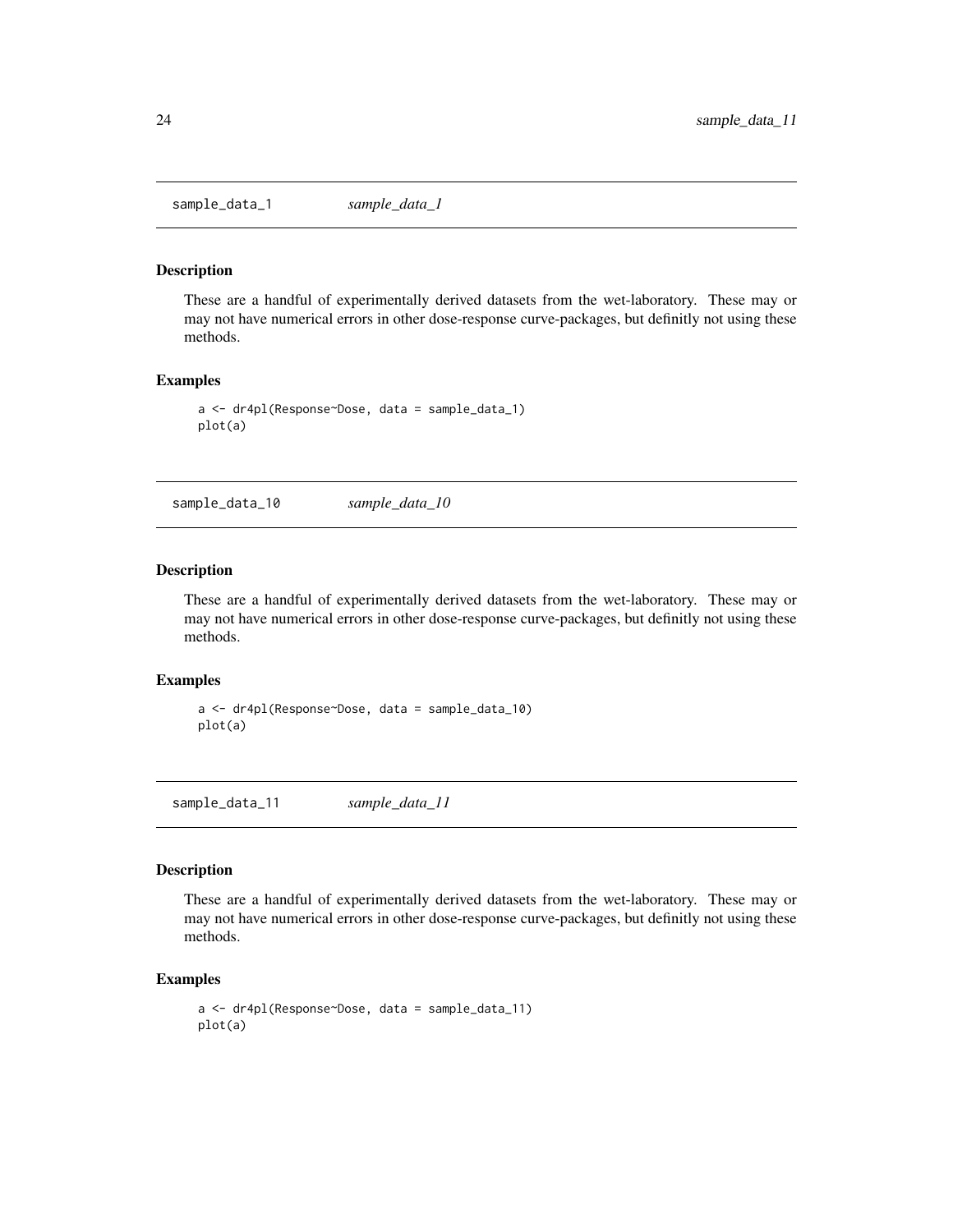#### <span id="page-24-0"></span>**Description**

These are a handful of experimentally derived datasets from the wet-laboratory. These may or may not have numerical errors in other dose-response curve-packages, but definitly not using these methods.

# Examples

```
a <- dr4pl(Response~Dose, data = sample_data_12)
plot(a)
```
sample\_data\_13 *sample\_data\_13*

#### Description

These are a handful of experimentally derived datasets from the wet-laboratory. These may or may not have numerical errors in other dose-response curve-packages, but definitly not using these methods.

# Examples

a <- dr4pl(Response~Dose, data = sample\_data\_13) plot(a)

sample\_data\_2 *sample\_data\_2*

#### Description

These are a handful of experimentally derived datasets from the wet-laboratory. These may or may not have numerical errors in other dose-response curve-packages, but definitly not using these methods.

```
a <- dr4pl(Response~Dose, data = sample_data_2)
plot(a)
```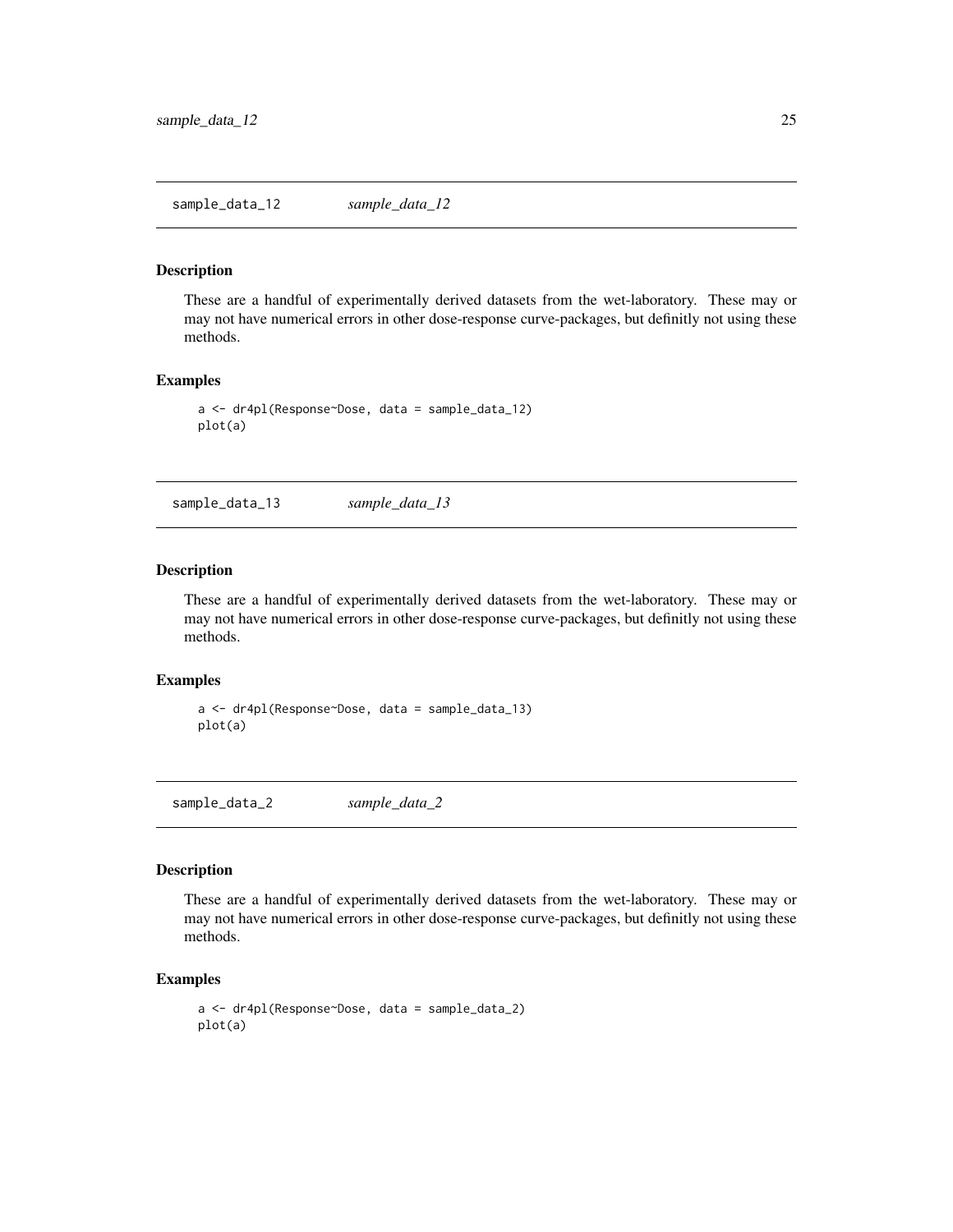<span id="page-25-0"></span>sample\_data\_3 *sample\_data\_3*

#### **Description**

These are a handful of experimentally derived datasets from the wet-laboratory. These may or may not have numerical errors in other dose-response curve-packages, but definitly not using these methods.

## Examples

```
a <- dr4pl(Response~Dose, data = sample_data_3)
plot(a)
```
sample\_data\_4 *sample\_data\_4*

#### Description

These are a handful of experimentally derived datasets from the wet-laboratory. These may or may not have numerical errors in other dose-response curve-packages, but definitly not using these methods.

#### Examples

```
a <- dr4pl(Response~Dose, data = sample_data_4)
plot(a)
```
sample\_data\_5 *sample\_data\_5*

#### Description

These are a handful of experimentally derived datasets from the wet-laboratory. These may or may not have numerical errors in other dose-response curve-packages, but definitly not using these methods.

```
a <- dr4pl(Response~Dose, data = sample_data_5)
plot(a)
```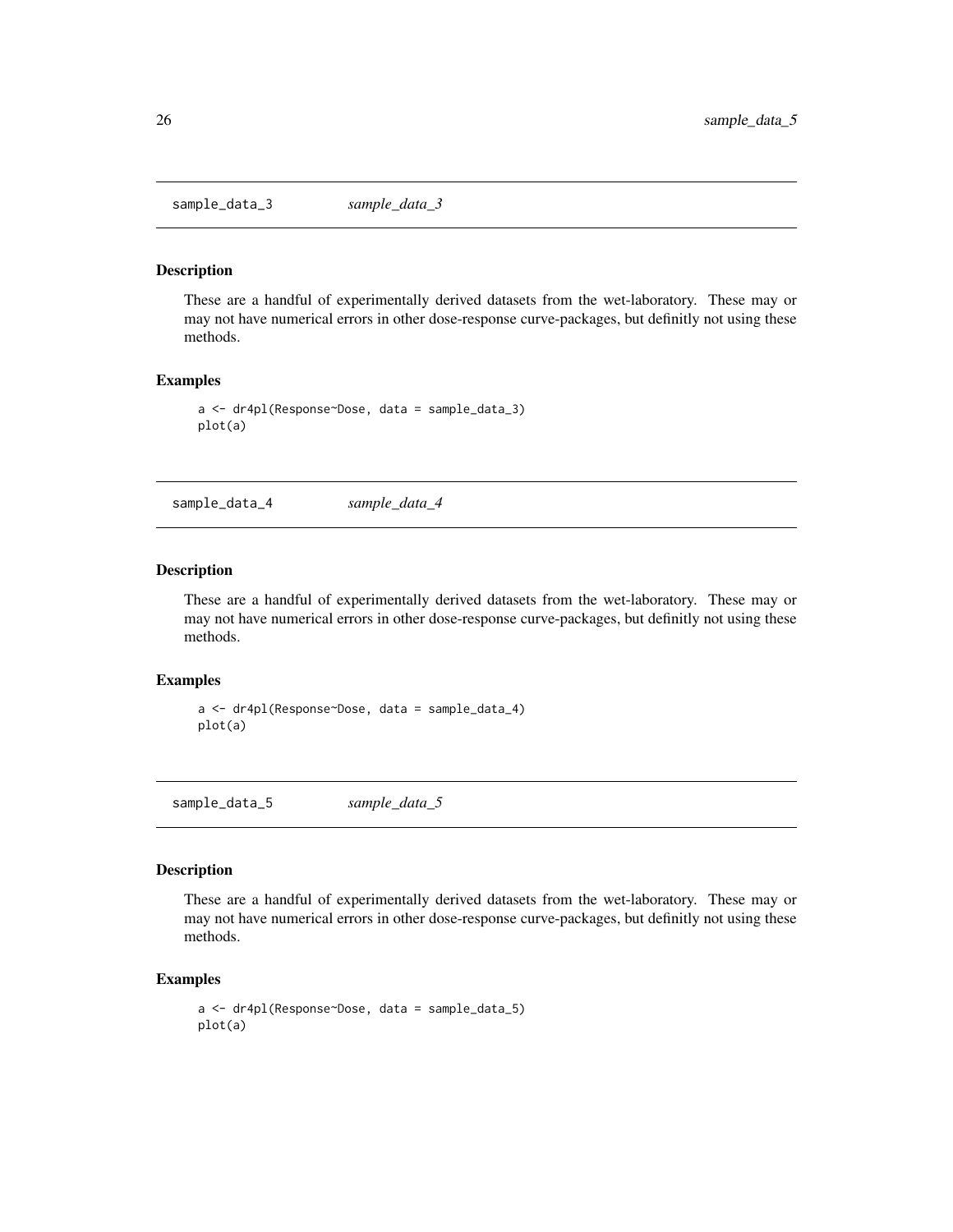<span id="page-26-0"></span>sample\_data\_6 *sample\_data\_6*

#### **Description**

These are a handful of experimentally derived datasets from the wet-laboratory. These may or may not have numerical errors in other dose-response curve-packages, but definitly not using these methods.

## Examples

```
a <- dr4pl(Response~Dose, data = sample_data_6)
plot(a)
```
sample\_data\_7 *sample\_data\_7*

#### Description

These are a handful of experimentally derived datasets from the wet-laboratory. These may or may not have numerical errors in other dose-response curve-packages, but definitly not using these methods.

# Examples

a <- dr4pl(Response~Dose, data = sample\_data\_7) plot(a)

sample\_data\_8 *sample\_data\_8*

#### Description

These are a handful of experimentally derived datasets from the wet-laboratory. These may or may not have numerical errors in other dose-response curve-packages, but definitly not using these methods.

```
a <- dr4pl(Response~Dose, data = sample_data_8)
plot(a)
```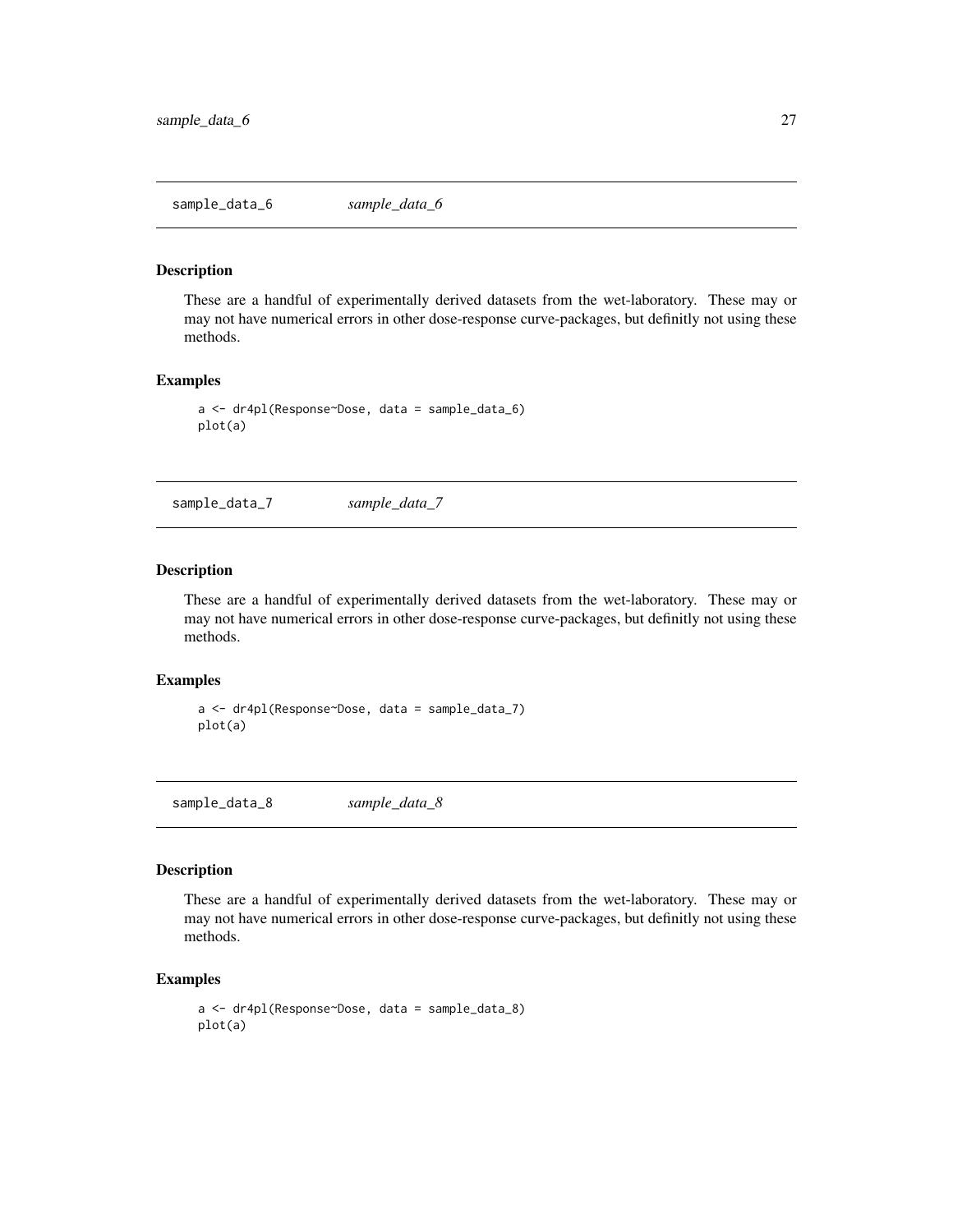<span id="page-27-0"></span>sample\_data\_9 *sample\_data\_9*

# Description

These are a handful of experimentally derived datasets from the wet-laboratory. These may or may not have numerical errors in other dose-response curve-packages, but definitly not using these methods.

# Examples

```
a <- dr4pl(Response~Dose, data = sample_data_9)
plot(a)
```
<span id="page-27-1"></span>summary.dr4pl *summary*

# Description

Print the summary of a dr4pl object.

#### Usage

```
## S3 method for class 'dr4pl'
summary(object, parm = NULL, ...)
```
# Arguments

| object                  | a dr4pl object to be summarized                                 |
|-------------------------|-----------------------------------------------------------------|
| parm                    | parameters of the dr4pl object. Usually made with [dr4pl theta] |
| $\cdot$ $\cdot$ $\cdot$ | additional arguments to be passed to [calculate.dr4pl]          |

# Examples

```
obj.dr4pl <- dr4pl(Response \sim Dose, data = sample_data_5) # Fit a 4PL model to data
summary(obj.dr4pl)
```
obj.dr4pl <- dr4pl(Response ~ Dose, data = sample\_data\_6) # Fit a 4PL model to data summary(obj.dr4pl)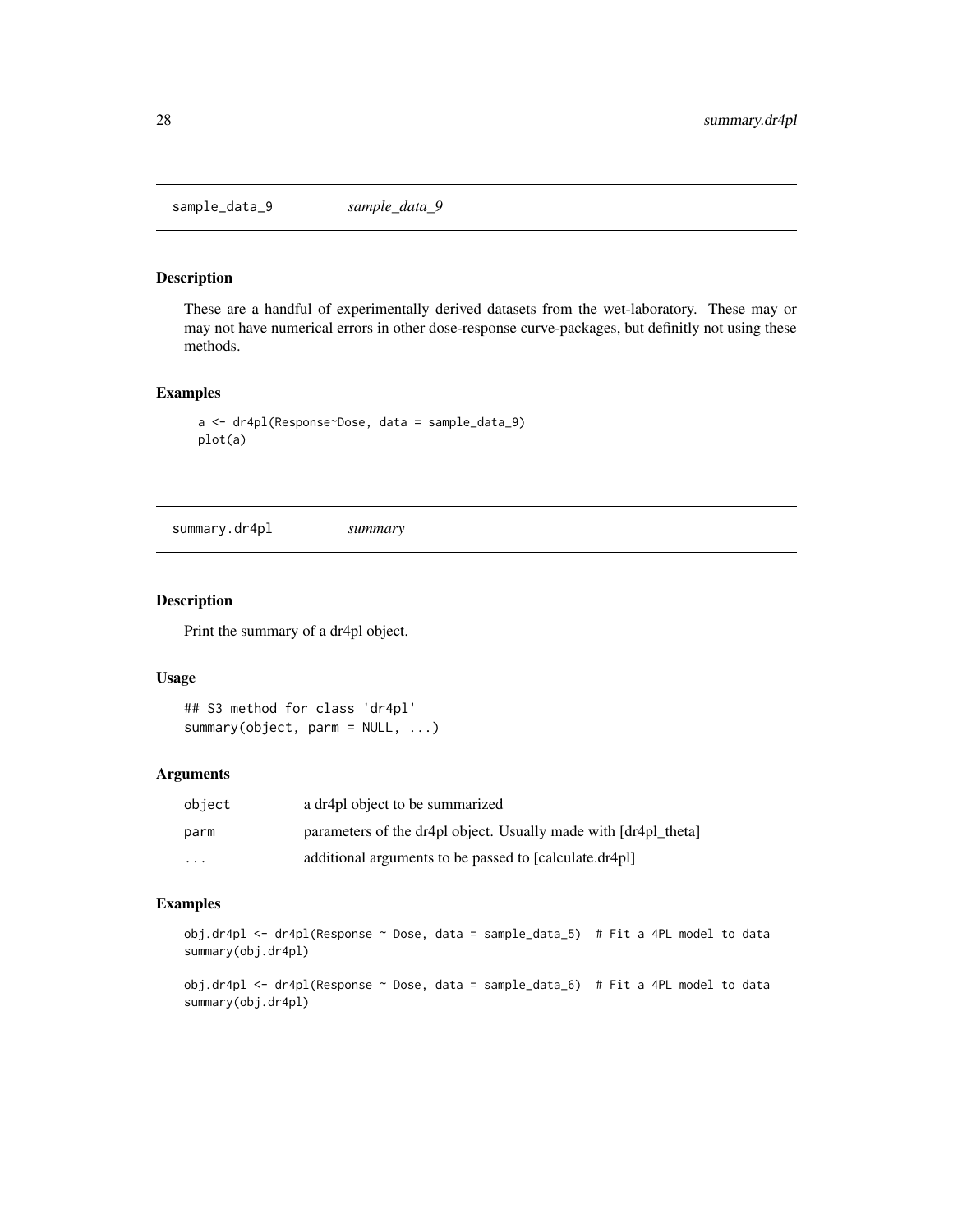<span id="page-28-0"></span>vcov.dr4pl *Obtain the variance-covariance matrix of the parameter estimators of a 4PL model.*

# Description

This function obtains the variance-covariance matrix of the parameter estimators of a 4PL model. The variance-covariance matrix returned by this function can be used to compute the standard errors and confidence intervals for statistical inference.

#### Usage

```
## S3 method for class 'dr4pl'
vcov(object, parm = NULL, use. Hessian = T, ...)## S3 method for class 'dr4pl_param'
```

|  | ## 33 Method for class dr4pi_param |                                                    |  |
|--|------------------------------------|----------------------------------------------------|--|
|  |                                    | $vcov(object, dose, response, use. Hessian = T, )$ |  |

# Arguments

| object      | An object of the dr4pl class.                                                                                                                                                |
|-------------|------------------------------------------------------------------------------------------------------------------------------------------------------------------------------|
| parm        | parameters of the dr4pl object. Usually made with [dr4pl_theta]. The class of<br>this object determines in which space the covariance is calculated for theta <sub>2</sub> . |
| use.Hessian | logical, if set to TRUE, the default, then the Hessian matrix scaled by 1/2 is used<br>as an approximation to C.hat. Otherwise the First order Jacobian is used instead.     |
| $\cdots$    | dots for future extensions                                                                                                                                                   |
| dose        | dose levels                                                                                                                                                                  |
| response    | response values                                                                                                                                                              |

#### Details

This function obtains the variance-covariance matrix of the parameter estimators of a 4PL model. The Hessian matrix is used to obtain the second order approximation to the sum-of-squares loss function, and then the standard errors are computed as the square roots of the half of the Hessian matrix. Please refer to Subsection 5.2.2 of Seber and Wild (1989).

# Value

The variance-covariance matrix of the parameter estimators of a 4PL model whose columns are in the order of the upper asymptote, IC50, slope and lower asymptote from left to right and whose rows are in the same order.

a covariance matrix. If the 'parm' argument is of the class 'dr4pl\_log10', then the covariance of row/column 2 represents log10(theta\_2). If theta is of 'dr4pl\_theta', then the covariance of row/column 2 represents theta\_2 in linear space.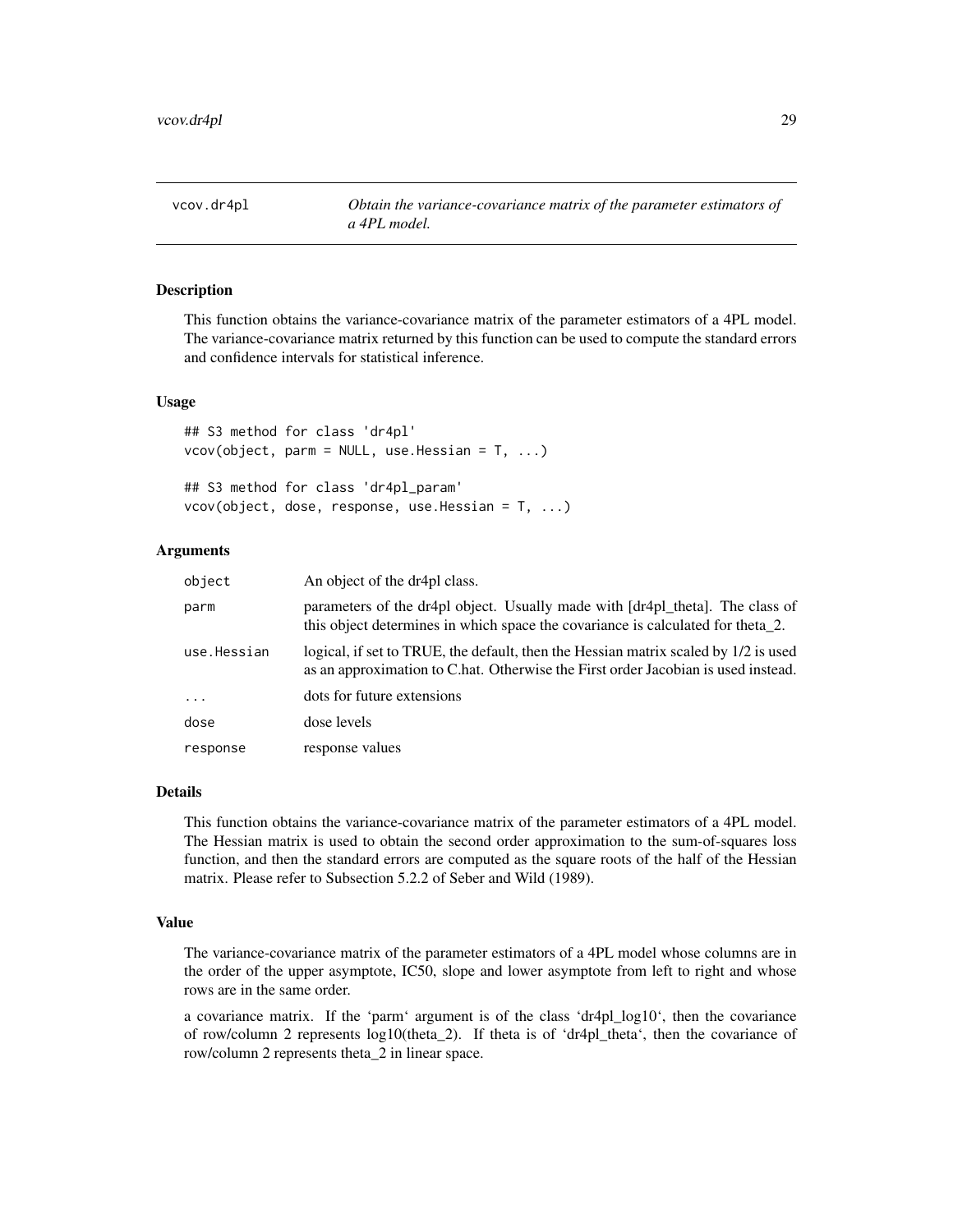# References

Seber GAF, Wild CJ (1989). *Nonlinear regression*, Wiley Series in Probability and Mathematical Statistics: Probability and Mathematical Statistics. John Wiley \& Sons, Inc., New York. ISBN 0-471-61760-1, doi: [10.1002/0471725315,](https://doi.org/10.1002/0471725315) [http://dx.doi.org.libproxy.lib.unc.edu/](http://dx.doi.org.libproxy.lib.unc.edu/10.1002/0471725315) [10.1002/0471725315](http://dx.doi.org.libproxy.lib.unc.edu/10.1002/0471725315).

# Examples

obj.dr4pl <- dr4pl(Response ~ Dose, data = sample\_data\_1) # Fit a 4PL model to data vcov(obj.dr4pl) # Variance-covariance matrix of the parameters

obj.dr4pl <- dr4pl(Response ~ Dose, data = sample\_data\_2) # Fit a 4PL model to data vcov(obj.dr4pl) # Variance-covariance matrix of the parameters